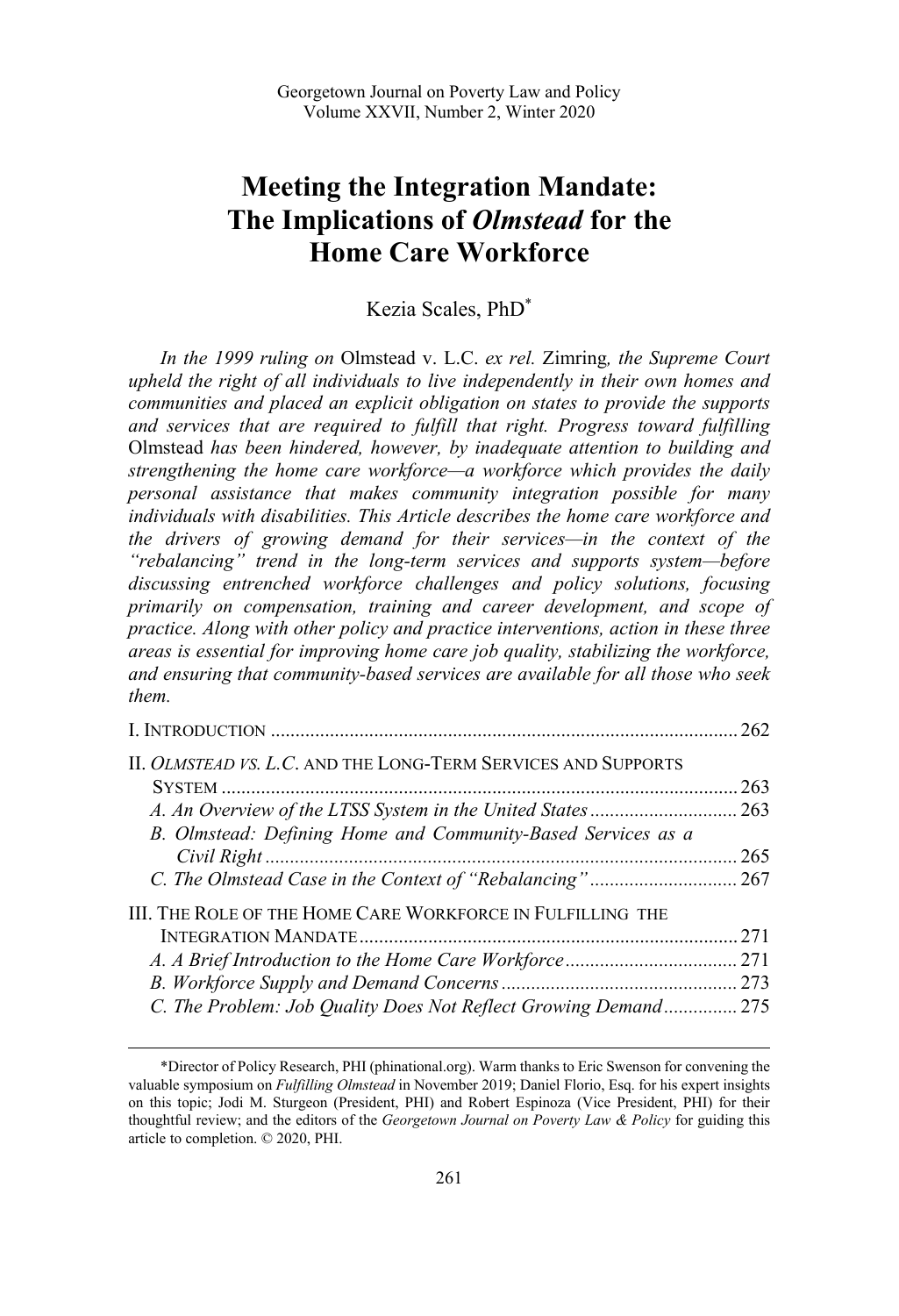<span id="page-1-0"></span>

| IV. ENTRENCHED WORKFORCE CHALLENGES AND PROMISING POLICY |  |
|----------------------------------------------------------|--|
|                                                          |  |
|                                                          |  |
|                                                          |  |
|                                                          |  |
|                                                          |  |
|                                                          |  |

#### I. INTRODUCTION

In *Olmstead v. L.C.* ex rel. *Zimring,* the Supreme Court ruled that the unnecessary institutionalization of individuals with disabilities constitutes unlawful discrimination under the Americans with Disabilities Act  $(ADA)$ .<sup>1</sup> By protecting the right of individuals to be free from unjustified segregation on the basis of disability, and to live independently in their own homes and communities, the 1999 ruling also placed an explicit obligation on states and public entities to provide the supports and services that are required to fulfill that right.<sup>2</sup>

In the two decades since *Olmstead*, an estimated 50,000 individuals with physical disabilities, intellectual and development disabilities, and mental illness have benefitted from statewide settlements "giving them the opportunity to receive health, residential, employment, and day services in their communities and . . . to leave, or avoid entering, segregated institutions."<sup>3</sup> Countless more have been impacted by the broader "rebalancing" trend in the long-term services and supports (LTSS) sector—i.e., the shift in public spending from nursing homes and other congregate settings to home and community-based settings—which originated in the 1970s and gained considerable momentum in the years after *Olmstead*. 4

Progress toward fulfilling *Olmstead*'s "integration mandate" has been hindered, however, by inadequate attention to building and strengthening the home care workforce—the workforce which provides the daily personal assistance that is essential for many individuals with disabilities to live independently in the community.<sup>5</sup> Despite the escalating demand for their services and the increasing complexity of their role, home care workers continue to struggle to attain basic elements of job quality, such as livable wages, sustainable schedules, training and

*See* Jennifer Ryan & Barbara Coulter Edwards, *Rebalancing Medicaid Long-Term Services and*  4. *Supports*, HEALTH AFF.(Sept. 17, 2015), [https://www.healthaffairs.org/do/10.1377/hpb20150917.439553/full.](https://www.healthaffairs.org/do/10.1377/hpb20150917.439553/full)

<sup>1.</sup> *See* Olmstead v. L.C. *ex rel*. Zimring, 527 U.S. 581, 582 (1999).

<sup>2.</sup> *See* Sara Rosenbaum, *The* Olmstead *Decision: Implications for State Health Policy*, 19 HEALTH AFF. 228, 231 (2000) ("States have the lead responsibility for reshaping health systems to meet the *Olmstead* standard.").

*Department of Justice Celebrates 20th Anniversary of the Olmstead Supreme Court Decision*  3. *Protecting the Rights of Americans with Disabilities*, DEP'T OF JUST.: JUST. BLOGS (June 19, 2019), [https://www.justice.gov/opa/blog/department-justice-celebrates-20th-anniversary-olmstead-supreme](https://www.justice.gov/opa/blog/department-justice-celebrates-20th-anniversary-olmstead-supreme-court-decision-protecting)[court-decision-protecting.](https://www.justice.gov/opa/blog/department-justice-celebrates-20th-anniversary-olmstead-supreme-court-decision-protecting)

<sup>5.</sup> A 2013 Senate report on states' progress toward fulfilling the community living promise of the ADA and *Olmstead*, as one example, does not contain a single reference to workforce issues or solutions. STAFF OF S. COMM. ON HEALTH, EDUC., LABOR, AND PENSIONS, 113TH CONG., SEPARATE AND UNEQUAL: STATES FAIL TO FULFILL THE COMMUNITY LIVING PROMISE OF THE AMERICANS WITH DISABILITIES ACT (2013).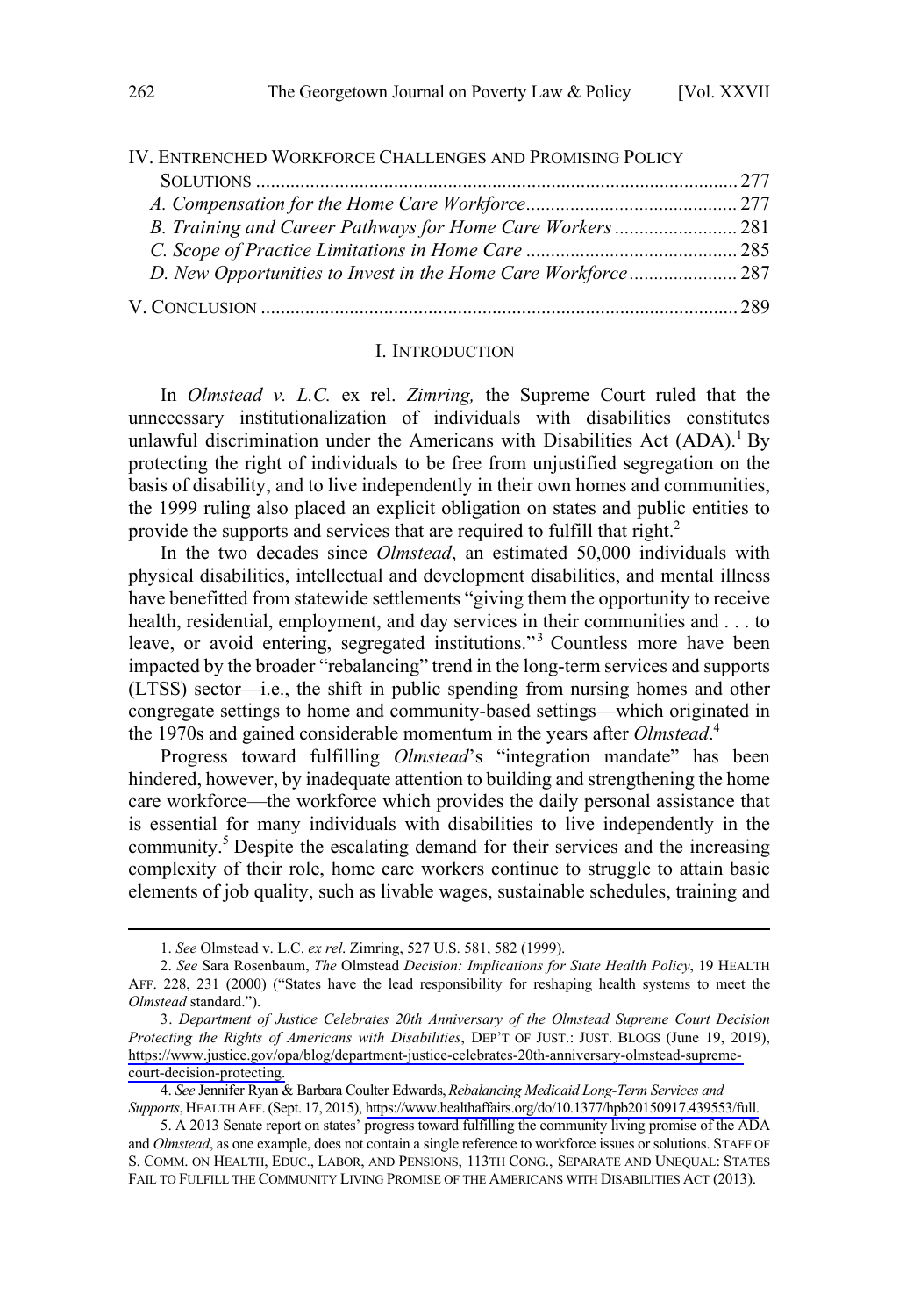<span id="page-2-0"></span>career development opportunities, and more.<sup>6</sup> Due to this confluence of policy changes, demographic trends, and job quality concerns, the home and communitybased services (HCBS) sector is struggling to fill home care jobs and maintain a sufficient and stable workforce.<sup>7</sup>

This Article begins by briefly describing the direct implications of the landmark *Olmstead* case before placing it in the broader context of LTSS rebalancing, describing an illustrative array of policies, demonstration programs, and other initiatives that have been implemented over the past several decades to promote HCBS. The next section provides a detailed snapshot of home care workers as the primary providers of personal assistance services in the community and quantifies the growing demand for this workforce with reference to demographic as well as legal and policy drivers. The final section discusses longstanding and persistent workforce-related challenges to fulfilling *Olmstead*'s integration mandate and offers promising policy solutions, focusing on three areas: compensation, training and career development, and scope of practice. A brief comment is also provided on the opportunities to invest in the home care workforce that have arisen through payment reforms such as managed care and value-based payment.

#### II. *OLMSTEAD VS. L.C*. AND THE LONG-TERM SERVICES AND SUPPORTS SYSTEM

#### *A. An Overview of the LTSS System in the United States*

Long-term services and supports (LTSS) include the range of health and personal assistance that individuals may require when they experience difficulty completing daily activities such as bathing, preparing and eating meals, and managing medications.<sup>8</sup> Family members and friends provide the bulk of this assistance,<sup>9</sup> but when individuals' needs surpass the capacity of their unpaid caregiving networks—or when relying on unpaid caregivers in not an option or a preference—then paid LTSS become a lifeline.

Total spending on LTSS in the United States was estimated at approximately \$379 billion in 2018 (not including the value of uncompensated care provided by family members and friends).<sup>10</sup> LTSS are primarily financed by Medicaid  $(52\%)$ 

*See* KEZIA SCALES, PHI, ENVISIONING THE FUTURE OF HOME CARE: TRENDS AND 6 . OPPORTUNITIES IN WORKFORCE POLICY AND PRACTICE 42–51 (2019),

[https://phinational.org/resource/envisioning-the-future-of-home-care-trends-and-opportunities-in](https://phinational.org/resource/envisioning-the-future-of-home-care-trends-and-opportunities-in-workforce-policy-and-practice)[workforce-policy-and-practice.](https://phinational.org/resource/envisioning-the-future-of-home-care-trends-and-opportunities-in-workforce-policy-and-practice)

<sup>7.</sup> *Id.* at 28–29.

ERICA REAVES & MARYBETH MUSUMECI, KAISER FAMILY FOUND., MEDICAID AND LONG-TERM 8. SERVICES AND SUPPORTS: A PRIMER 1-2 (2015), [http://files.kff.org/attachment/report-medicaid-and-long](http://files.kff.org/attachment/report-medicaid-and-long-term-services-and-supports-a-primer)[term-services-and-supports-a-primer.](http://files.kff.org/attachment/report-medicaid-and-long-term-services-and-supports-a-primer)

<sup>9.</sup> Susan C. Reinhard et al., *Valuing the Invaluable: 2015 Update*, AARP PUB. POL'Y INST. INSIGHT ON THE ISSUES, 1, 3 (July 2015), [https://www.aarp.org/content/dam/aarp/ppi/2015/valuing-the](https://www.aarp.org/content/dam/aarp/ppi/2015/valuing-the-invaluable-2015-update-new.pdf)[invaluable-2015-update-new.pdf.](https://www.aarp.org/content/dam/aarp/ppi/2015/valuing-the-invaluable-2015-update-new.pdf)

<sup>10.</sup> MOLLY O'MALLEY WATTS, MARYBETH MUSUMECI & PRIYA CHIDAMBARAM, KAISER FAMILY FOUND., MEDICAID HOME AND COMMUNITY-BASED SERVICES ENROLLMENT AND SPENDING 2 (2019), [http://files.kff.org/attachment/Issue-Brief-Medicaid-Home-and-Community-Based-Services-Enrollment](http://files.kff.org/attachment/Issue-Brief-Medicaid-Home-and-Community-Based-Services-Enrollment-and-Spending)[and-Spending.](http://files.kff.org/attachment/Issue-Brief-Medicaid-Home-and-Community-Based-Services-Enrollment-and-Spending)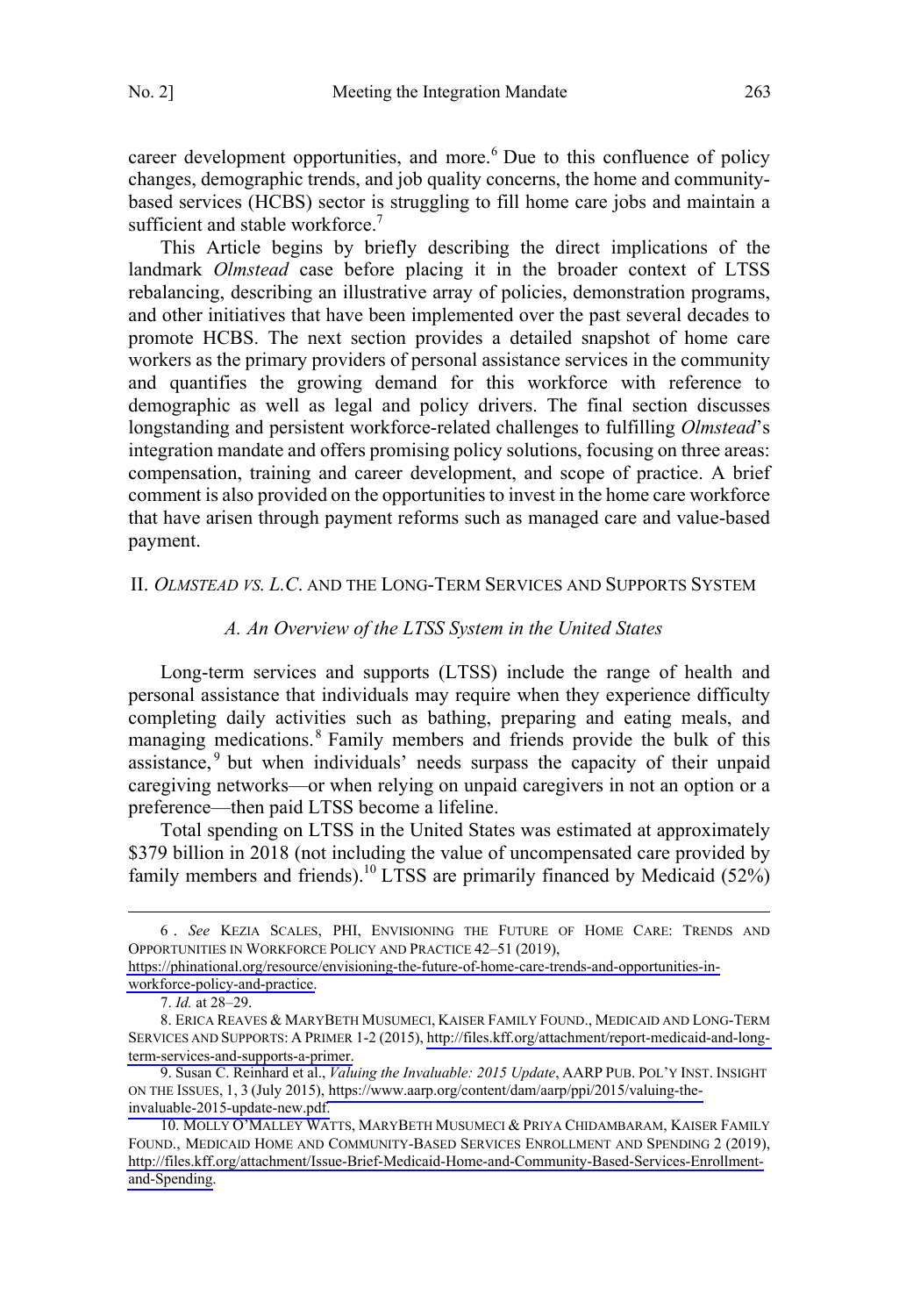and other public and private payers (20%), with just a quarter of services paid outof-pocket (16%) or through private insurance (11%).<sup>11</sup> The low balance of personal spending stems from the fact that the cost of paid LTSS exceeds most consumers' ability to pay.<sup>12</sup> Adults with disabilities are more likely to be poor than those without, given the high long-term costs of living with disabilities (especially more severe disabilities).<sup>13</sup> This disparity renders it impossible for most adults with disabilities to attain and maintain the level of income and assets that would be required to pay for LTSS privately.<sup>14</sup> Older people who develop LTSS needs, on the other hand, may initially be able to pay for their services out-of-pocket, but many spend down their assets to the point that they qualify for Medicaid assistance.<sup>15</sup>

Because Medicaid is the single largest payer of LTSS, Medicaid is most directly responsible for fulfilling *Olmstead*, including by increasing investment in the home care workforce—but there are two key features of the Medicaid program that complicate progress toward this goal. First, although it is jointly funded by the federal government and states, Medicaid is administered at the state level through a range of state plan and waiver programs (described *infra* Section II.C). Second, although there is extensive variation in eligibility pathways and criteria for Medicaid LTSS coverage across states, <sup>16</sup> Medicaid for the most part serves individuals who are poor or who become impoverished<sup>17</sup>—because it is a meanstested public assistance program rather than a universal insurance program like Medicare. Taken together, these Medicaid design features mean that changes in the LTSS landscape nationwide can be achieved incrementally at best, and only through considerable multi-stakeholder efforts to overcome resistance to the increased public spending that is required.

<sup>11.</sup> *Id.*

<sup>12.</sup> In 2019, the median annual cost for a shared room in a skilled nursing home was \$90,155, and the median cost for one year of home care services (for 44 hours/week) was nearly \$53,000. *Cost of Care Survey 2019*, GENWORTH (Oct. 9, 2019), [https://www.genworth.com/aging-and-you/finances/cost-of](https://www.genworth.com/aging-and-you/finances/cost-of-care.html)[care.html.](https://www.genworth.com/aging-and-you/finances/cost-of-care.html)

<sup>13.</sup> Debra L. Brucker et al., *More Likely to Be Poor Whatever the Measure: Working‐Age Persons with Disabilities in the United States*, 96 SOC. SCI. Q. 273, 273 (2014);*see* John Cullinan et al., *Estimating the Extra Cost of Living for People with Disabilities*, 20 HEALTH ECON. 582, 597 (2011).

*See* Stephanie R. Hoffer, *Making the Law More ABLE: Reforming Medicaid for Disability*, 76 14. OHIO ST. L.J. 1255, 1260 (2015). A number of states also have Medicaid "buy-in" options that allow working-age adults with disabilities with incomes that are above the eligibility threshold to pay a monthly premium for Medicaid coverage. *See* MEDICAID AND CHIP PAYMENT AND ACCESS COMMISSION, FUNCTIONAL ASSESSMENTS FOR LONG-TERM SERVICES AND SUPPORTS 71 (2016), [https://www.macpac.gov/wp-content/uploads/2016/06/Functional-Assessments-for-Long-Term-Services](https://www.macpac.gov/wp-content/uploads/2016/06/Functional-Assessments-for-Long-Term-Services-and-Supports.pdf)[and-Supports.pdf](https://www.macpac.gov/wp-content/uploads/2016/06/Functional-Assessments-for-Long-Term-Services-and-Supports.pdf) [hereinafter MACPAC].

<sup>15.</sup> See JOSHUA M. WIENER ET AL., SCAN FOUND., MEDICAID SPEND DOWN: NEW ESTIMATES AND IMPLICATIONS FOR LONG-TERM SERVICES AND SUPPORTS FINANCING REFORM 1–2 (2013), [https://www.thescanfoundation.org/sites/default/files/rti\\_medicaid-spend-down\\_3-20-13.pdf.](https://www.thescanfoundation.org/sites/default/files/rti_medicaid-spend-down_3-20-13.pdf)

<sup>16.</sup> *See* WATTS ET AL., *supra* note 10, at 3; MACPAC, *supra* note 14, at 68.

<sup>17.</sup> *See* REAVES & MUSUMECI, *supra* note 8.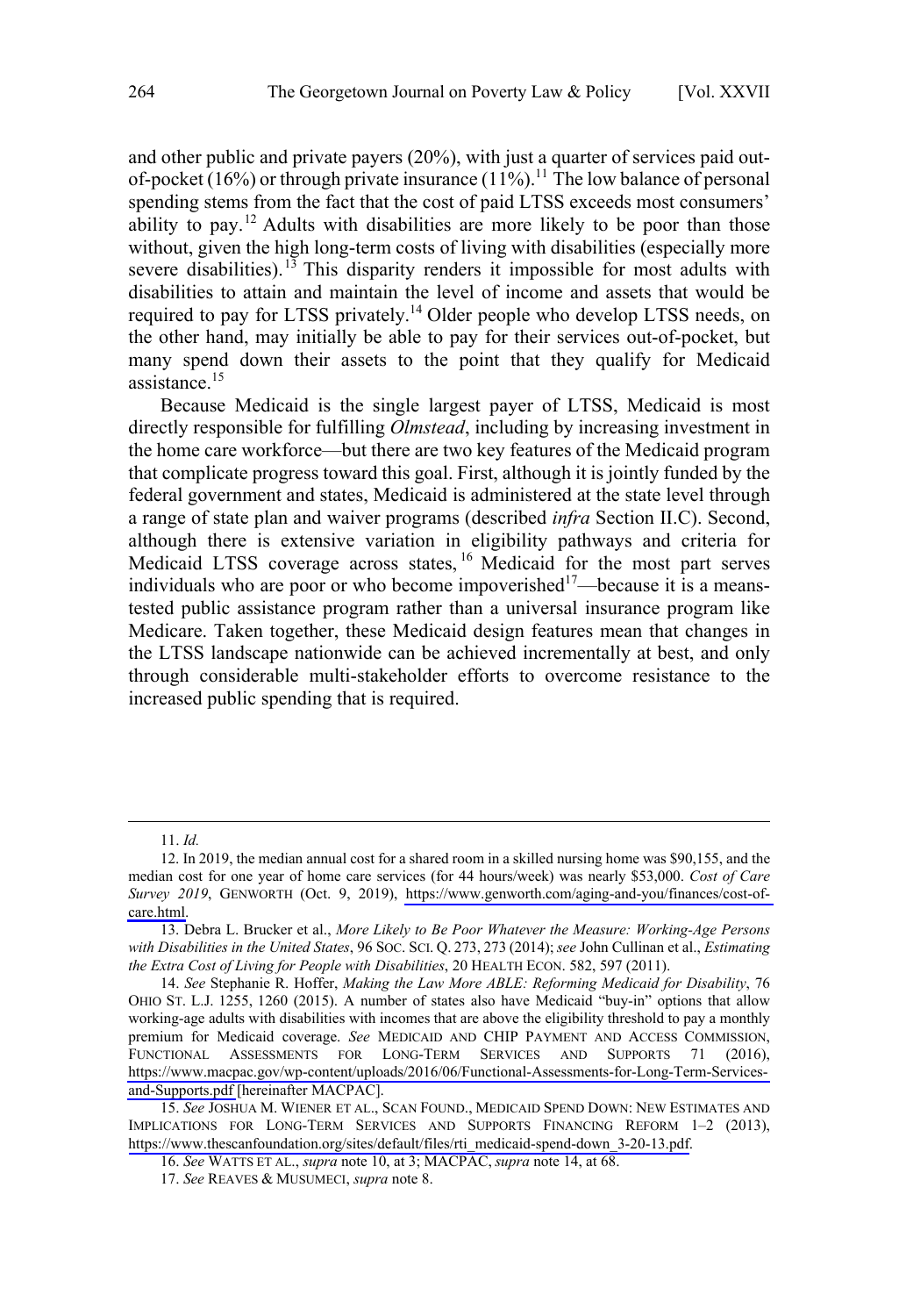#### <span id="page-4-0"></span>*B.* Olmstead*: Defining Home and Community-Based Services as a Civil Right*

The Americans with Disabilities Act (ADA) was enacted by Congress in 1990 to provide a "clear and comprehensive national mandate for the elimination of discrimination against individuals with disabilities."<sup>18</sup> The ADA applies to discrimination against individuals with disabilities in all areas of public life, including employment, education, and transportation, and in all public and private places that are open to the general public. The definition of disability covers individuals who have "a physical or mental impairment that substantially limits one or more major life activity" as well as those who have previously had a disability and those who are "regarded as having a disability."<sup>19</sup>

Title II of the ADA prohibits discrimination against individuals with disabilities in all federal, state, and local government programs, services, and activities, stating that: "no qualified individual with a disability shall, by reason of such disability, be excluded from participation in or be denied the benefits of the services, programs, or activities of a public entity, or be subjected to discrimination by any such entity."<sup>20</sup> The implementing regulations for Title II—which were based on regulations issued under Section 504 of the Rehabilitation Act of 1973 require that public entities "administer services, programs, and activities in the most integrated setting appropriate to the needs of qualified individuals with disabilities," <sup>21</sup> which are defined as those which enable individuals with disabilities "to interact with nondisabled persons to the fullest extent possible."<sup>22</sup> By contrast, segregated settings are defined as settings that are "populated exclusively or primarily with individuals with disabilities" and that limit individuals' autonomy, privacy, and ability to engage in community life.  $23$ Importantly, this integration mandate applies to all individuals with disabilities who receive any type of publicly-funded LTSS, including those who are currently in institutional settings but also those who are at risk of institutionalization without preventive and/or supportive community-based services. $^{24}$ 

In 1995, a case was brought against the Georgia State Commissioner of Human Resources (Tommy Olmstead) on behalf of Lois Curtis (L.C.) and Elaine Wilson  $(E.W.)$ , two women with developmental disabilities and mental health problems.<sup>25</sup> Both women had been voluntarily admitted to the Georgia Regional Hospital's psychiatric unit, but they were subsequently prevented from being discharged, despite their health care providers' assertions that they could live in the community

 <sup>18. 42</sup> U.S.C. § 12101(b)(1) (2018).

*What is the Definition of Disability Under the ADA?*, ADA NAT'L NETWORK, 19 . <https://adata.org/faq/what-definition-disability-under-ada> (last visited Feb. 23, 2020).

<sup>20. 42</sup> U.S.C. § 12132 (2018).

<sup>21. 28</sup> C.F.R. § 35.130(d) (2016).

<sup>22. 28</sup> C.F.R. pt. 35 app. A (2010).

<sup>23.</sup> U.S. DEP'T OF JUSTICE, STATEMENT OF THE DEPARTMENT OF JUSTICE ON ENFORCEMENT OF THE INTEGRATION MANDATE OF TITLE II FOR THE AMERICANS WITH DISABILITIES ACT (2011). [https://www.ada.gov/olmstead/q&a\\_olmstead.htm](https://www.ada.gov/olmstead/q&a_olmstead.htm).

<sup>24.</sup> *See id.*

<sup>25.</sup> *See Olmstead*, 527 U.S. 581 (1999).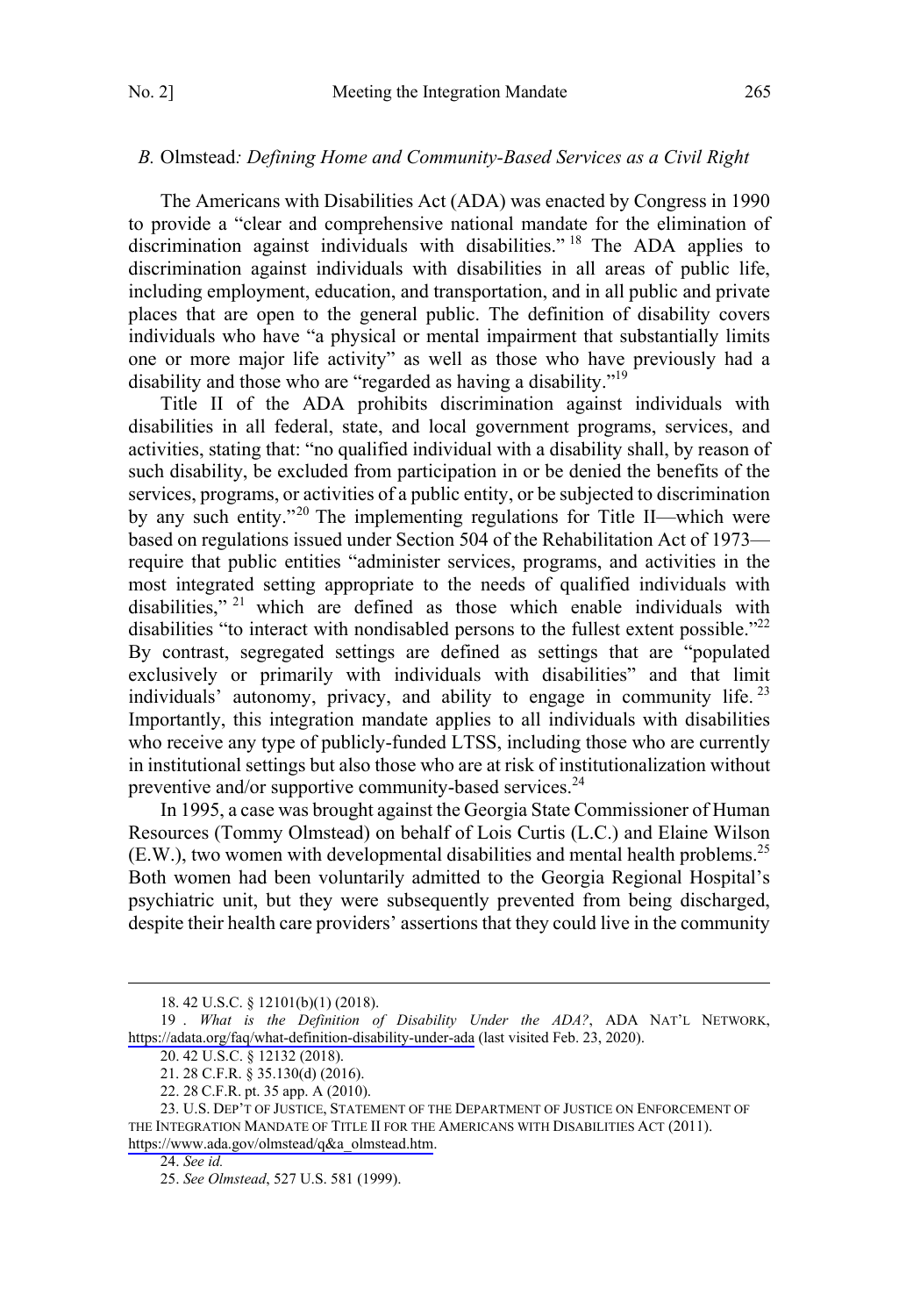with appropriate supports.<sup>26</sup> The case was eventually heard by the Supreme Court. which ruled that "unjustified isolation . . . is properly regarded as discrimination based on disability" under Title II of the ADA.<sup>27</sup> The 1999 ruling reflected two "evident judgements": first, "institutional placement of persons who can handle and benefit from community settings perpetuates unwarranted assumptions that persons so isolated are incapable or unworthy of participating in community life"; and second, "confinement in an institution severely diminishes the everyday life activities of individuals, including family relations, social contacts, work options, economic independence, educational advancement, and cultural enrichment."<sup>28</sup>

*Olmstead* represented a historic victory for the disability rights movement, providing the legal justification for efforts to overcome segregation based on LTSS needs.<sup>29</sup> Since 1999, advocates have brought *Olmstead* claims in numerous courts on behalf of individuals from a range of long-term care settings and with different types of disabilities.<sup>30</sup> The 1999 ruling made it clear that the mandate to provide services in the community is not "boundless," given resource limitations; rather, states are required to make "reasonable accommodations" to policies, procedures, or practices when necessary to avoid discrimination, but are excused from this requirement if the modifications are deemed to "fundamentally alter" the overall service system.<sup>31</sup> Therefore, many lawsuits rest on arguments about what constitutes "reasonable accommodation" versus "fundamental alteration."<sup>32</sup>

In one recent *Olmstead* claim, five plaintiffs receiving Medicaid-funded longterm care services filed a complaint in 2015 in the Northern District of Florida against the secretary of Florida's Agency for Health Care Administration (AHCA).<sup>33</sup> The plaintiffs in *Parrales et al. v. Dudek* were diverse, including a young woman with paralysis due to a genetic neurological disorder and a woman in her nineties with partial paralysis and mild dementia.<sup>34</sup> The complaint asserted that the state, since transitioning to managed care for Medicaid LTSS enrollees beginning in 2013, had failed to adequately monitor the authorization and provision of services for these enrollees, leading to widespread inconsistencies and heightened risk of institutionalization.<sup>35</sup> Under the terms of the settlement, which was reached after more than a year of litigation, AHCA was required above all to ensure that managed care plans "provide an array of home and community-based

 $\overline{a}$ 

[https://www.ada.gov/olmstead/olmstead\\_cases\\_by\\_issue.htm.](https://www.ada.gov/olmstead/olmstead_cases_by_issue.htm)

31. *See Olmstead*, 527 U.S. 581, at 582–84 (1999).

<sup>26.</sup> *See id.* at 581.

<sup>27.</sup> *Id.* at 597.

<sup>28.</sup> *Id.* at 600–01.

<sup>29.</sup> See Lance Robertson, *A Milestone for Community Living: Reflecting on 19 Years of Olmstead*, ADMIN. FOR CMTY. LIVING (June 22, 2018), [https://acl.gov/news-and-events/acl-blog/milestone](https://acl.gov/news-and-events/acl-blog/milestone-community-living-reflecting-19-years-olmstead)[community-living-reflecting-19-years-olmstead.](https://acl.gov/news-and-events/acl-blog/milestone-community-living-reflecting-19-years-olmstead)

*See* U.S. Dep't of Justice, Civil Rights Div., *Olmstead Enforcement - Cases By Issue*, INFO. AND 30. TECHNICAL ASSISTANCE ON THE AMS. WITH DISABILITIES ACT,

<sup>32.</sup> *See* TERENCE NG ET AL., UCSF NAT'L CTR. FOR PERS. ASSISTANCE SERVS., HOME AND COMMUNITY-BASED SERVICES: INTRODUCTION TO OLMSTEAD LAWSUITS AND OLMSTEAD PLANS 5 (2008).

<sup>33.</sup> *See generally* Nancy E. Wright, *Case Note on* Parrales et al. v. Dudek, 14 NAELA J., no. 1, 2018.

<sup>34.</sup> *See id.* at 3–4.

<sup>35.</sup> *See id.* at 4–5.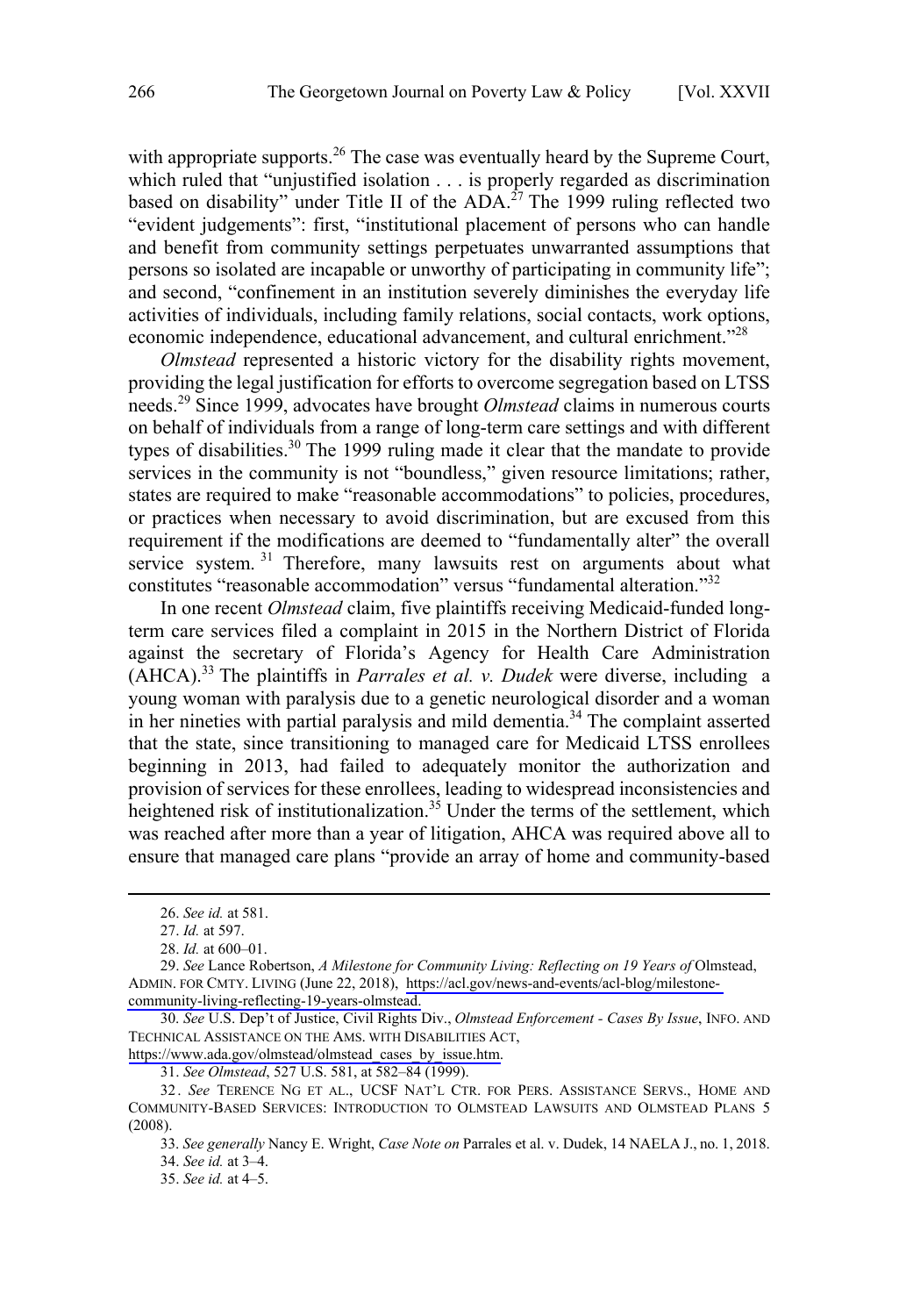<span id="page-6-0"></span>services that enable enrollees to live in the community and to avoid hospitalization."<sup>36</sup> AHCA updated the contract language for managed care plans to include new rules related to the assessment of enrollees' care needs and the availability of ongoing maintenance therapies (such as respiratory therapy), among other provisions, and agreed to oversee the assessment process and survey enrollees about the sufficiency of services.<sup>37</sup> This case exemplifies how the ADA and *Olmstead* can be used to tie the disparate experiences of individuals to a single cause: namely, correcting the state's failure to fulfill the integration mandate and protect its residents' civil rights to live in the community.

## *C. The Olmstead Case in the Context of "Rebalancing"*

The *Olmstead* case built on and significantly accelerated the shift in LTSS provision from institutions to the community. This section highlights key milestones in this "rebalancing" trajectory in Medicaid LTSS expenditure—which represents the majority of spending on LTSS, as noted above.

When it was created in 1965 as an amendment to the Social Security Act, Medicaid perpetuated an "institutional bias" in LTSS that originated in previous provisions of the Act—it only required participating states to cover nursing home care and relegated home health and personal assistance services to optional benefits.<sup>38</sup> Despite this original bias, LTSS funding and service delivery soon began incrementally shifting toward HCBS. The rebalancing trend was primarily driven by cost considerations, but it also aligned with consumers' preferences and enhanced health and wellbeing outcomes.<sup>39</sup> Home health care became a mandatory Medicaid benefit in 1970, and personal care became a state plan option in 1975.<sup>40</sup> Then, in 1981, the Omnibus Budget Reconciliation Act (OBRA) established Section 1915(c) waivers to enable states to provide HCBS for targeted groups of individuals who would otherwise require an institutional level of care.<sup>41</sup> These 1915(c) waivers, which have now been implemented by forty-seven states and the District of Columbia, have become the primary vehicle for HCBS provision.<sup>42</sup> As another federal development, the Cash & Counseling demonstration program was launched in 1996 to test the viability of providing personal assistance services in the community through a consumer-directed model, whereby individuals are given

 <sup>36. 43</sup> Fla. Admin. Reg. 59G-4.192 (Apr. 23, 2017).

<sup>37.</sup> *See* Wright, *supra* note 33.

<sup>38.</sup> *See generally* Lisa I. Iezzoni, Naomi Gallopyn & Kezia Scales, *Historical Mismatch Between Home-Based Care Policies and Laws Governing Home Care Workers*, 38 HEALTH AFF. 973 (2019).

*See* CHARLIE LAKIN ET AL*.*, THE EFFECTS OF COMMUNITY VS. INSTITUTIONAL LIVING ON THE 39. DAILY LIVING SKILLS OF PERSONS WITH DEVELOPMENTAL DISABILITIES? (2011), [http://www.evidence](http://www.evidence-basedpolicy.org/docs/evidence-based_policy.pdf)[basedpolicy.org/docs/evidence-based\\_policy.pdf.](http://www.evidence-basedpolicy.org/docs/evidence-based_policy.pdf)

*See 1915(c) Waivers*, MACPAC, [https://www.macpac.gov/subtopic/1915-c-waivers.](https://www.macpac.gov/subtopic/1915-c-waivers) 40.

*See Home & Community-Based Services 1915(c)*, CTRS. FOR MEDICARE & MEDICAID SERVS., 41. [https://www.medicaid.gov/medicaid/home-community-based-services/home-community-based-services](https://www.medicaid.gov/medicaid/home-community-based-services/home-community-based-services-authorities/home-community-based-services-1915c/index.html)[authorities/home-community-based-services-1915c/index.html](https://www.medicaid.gov/medicaid/home-community-based-services/home-community-based-services-authorities/home-community-based-services-1915c/index.html) (last visited Feb. 23, 2020).

*See* MARYBETH MUSUMECI, PRIYA CHIDAMBARAM & MOLLY O'MALLEY WATTS, KAISER 42. FAMILY FOUND., KEY STATE POLICY CHOICES ABOUT MEDICAID HOME AND COMMUNITY-BASED SERVICES 3 (2020), [http://files.kff.org/attachment/Issue-Brief-Key-State-Policy-Choices-About-](http://files.kff.org/attachment/Issue-Brief-Key-State-Policy-Choices-About-Medicaid-Home-and-Community-Based-Services)[Medicaid-Home-and-Community-Based-Services.](http://files.kff.org/attachment/Issue-Brief-Key-State-Policy-Choices-About-Medicaid-Home-and-Community-Based-Services)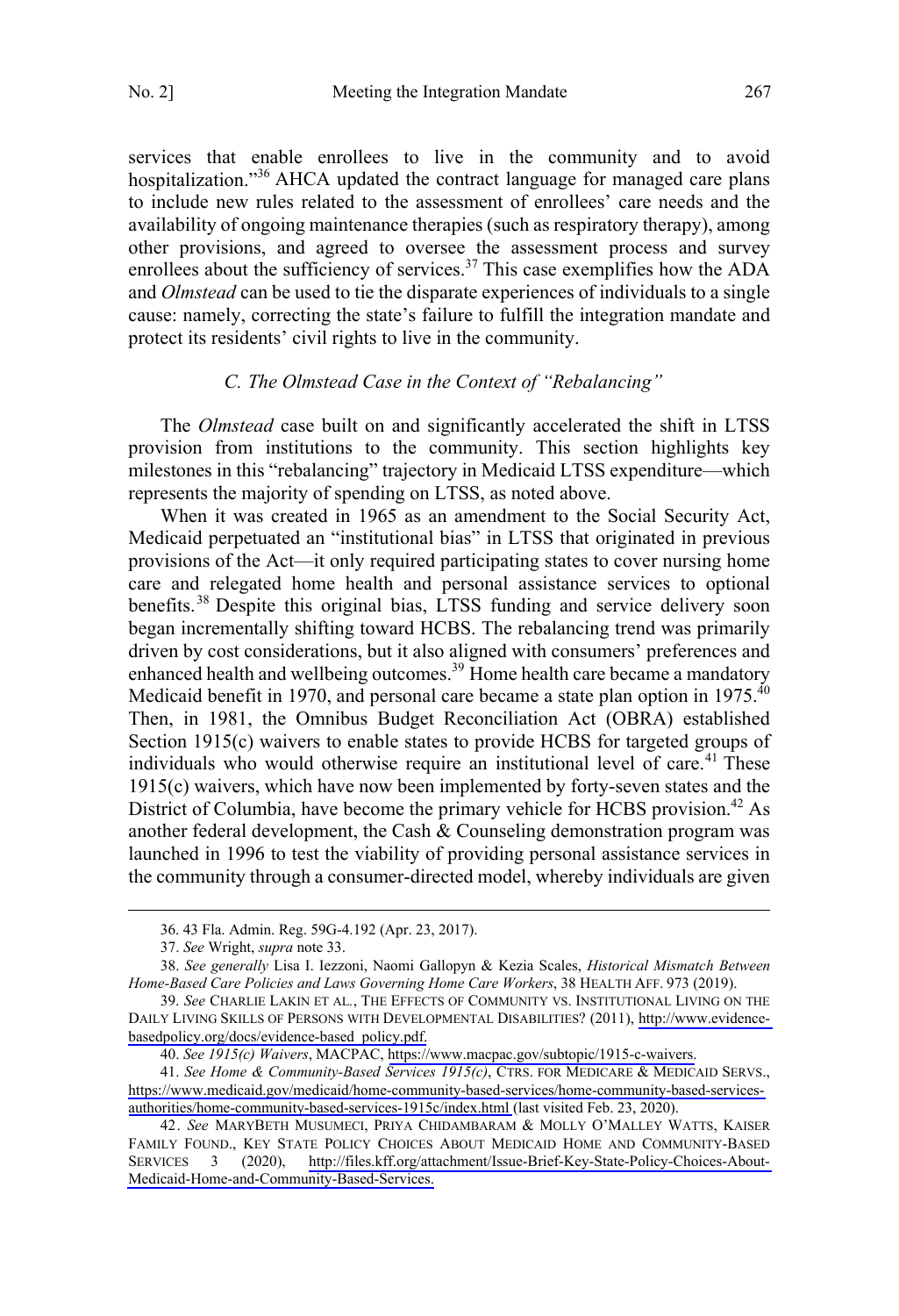a flexible budget and authorized to employ their own workers directly.<sup>43</sup> A joint venture between the Robert Wood Johnson Foundation and the Office of the Assistant Secretary for Planning and Evaluation (ASPE), Cash & Counseling was initially implemented in three states (Arizona, Florida, and New Jersey), and then replicated in twelve other states.<sup>44</sup> It led to exponential growth in Medicaid-funded consumer-direction programs.45

In the years since *Olmstead*, an array of policies, demonstration programs, and other initiatives have been implemented to accelerate rebalancing. One of the first examples was the Real Choice Systems Change Grant Program, which was established in fiscal year 2001 by the Centers for Medicare and Medicaid Services (CMS).<sup>46</sup> This program was designed to help states develop the necessary regulatory, administrative, programmatic, and funding infrastructure to enable individuals with disabilities or chronic conditions to "live in the most integrated community setting of their choice; exercise meaningful choice and control over their living environment, services, and service providers; and obtain high-quality services in a manner consistent with their preferences."<sup>47</sup>

Then, in 2005, the Deficit Reduction Act created Money Follows the Person (MFP), arguably the first formal rebalancing program.  $48$  Through the MFP program, participating states earned an enhanced federal match (above the regular federal Medicaid spending match) to provide a range of services—from short-term moving assistance to full-time personal assistance services—to help individuals transition from nursing homes to the community.<sup>49</sup> States could use the enhanced match amount to implement system-wide rebalancing strategies, for instance to

*Real Choice Systems Change Grant Program*, MEDICAID.GOV, 46.

*See* L. De Milto, *Cash & Counseling: Program Results Report*, ROBERT WOOD JOHNSON FOUND. 43. (Feb. 28, 2015), <https://www.rwjf.org/en/library/research/2013/06/cash---counseling.html>. Note that the term "consumer" is used throughout this Article to describe those who receive home care services; other possible terms include "client," "enrollee," "participant," and "beneficiary."

<sup>44.</sup> Evaluations of the Cash & Counseling demonstration found that the program significantly reduced unmet need, improved quality of life for participants, produced equal or better health outcomes, and had beneficial effects for informal and paid caregivers. *See, e.g.*, Barbara L. Carlson et al., *Effects of Cash and Counseling on Personal Care and Well-Being*, 42 HEALTH SERVS. RES. 476 (2007); Leslie Foster et al., *Improving the Quality of Medicaid Personal Assistance Through Consumer Direction*, 22 HEALTH AFF. 162 (2003); Leslie Foster, Stacy B. Dale & Randall Brown, *How Caregivers and Workers Fared in Cash and Counseling*, 42 HEALTH SERVS. RES. 510 (2007).

<sup>45.</sup> MERLE EDWARDS-ORR & KATHLEEN UJVARI, AARP PUB. POL'Y INST., TAKING IT TO THE NEXT LEVEL: USING INNOVATIVE STRATEGIES TO EXPAND OPTIONS FOR SELF-DIRECTION 1 (2018), <https://www.aarp.org/content/dam/aarp/ppi/2018/04/taking-it-to-the-next-level.pdf>.

[https://www.medicaid.gov/medicaid/long-term-services-supports/real-choice-systems-change-grant](https://www.medicaid.gov/medicaid/long-term-services-supports/real-choice-systems-change-grant-program/index.html)[program/index.html](https://www.medicaid.gov/medicaid/long-term-services-supports/real-choice-systems-change-grant-program/index.html) (last visited Feb. 23, 2020).

<sup>47.</sup> *Id.*

<sup>48.</sup> MOLLY O'MALLEY WATTS, ERICA L. REAVES & MARYBETH MUSUMECI, KAISER FAMILY FOUND., MONEY FOLLOWS THE PERSON DEMONSTRATION PROGRAM: HELPING MEDICAID BENEFICIARIES MOVE BACK HOME 1 (2014), [https://www.kff.org/wp-content/uploads/2014/04/8581-b](https://www.kff.org/wp-content/uploads/2014/04/8581-b-money-follows-the-person-demonstration-program_helping-medicaid-beneficiaries-move-back-home.pdf)[money-follows-the-person-demonstration-program\\_helping-medicaid-beneficiaries-move-back](https://www.kff.org/wp-content/uploads/2014/04/8581-b-money-follows-the-person-demonstration-program_helping-medicaid-beneficiaries-move-back-home.pdf)[home.pdf.](https://www.kff.org/wp-content/uploads/2014/04/8581-b-money-follows-the-person-demonstration-program_helping-medicaid-beneficiaries-move-back-home.pdf)

<sup>49.</sup> MOLLY O'MALLEY WATTS, ERICA L. REAVES & MARYBETH MUSUMECI, KAISER FAMILY FOUND., MONEY FOLLOWS THE PERSON: A 2013 STATE SURVEY OF TRANSITIONS, SERVICES, AND COSTS 2 (2014), [https://www.kff.org/wp-content/uploads/2014/04/8581-money-follows-the-person\\_a-2013](https://www.kff.org/wp-content/uploads/2014/04/8581-money-follows-the-person_a-2013-survey-of-transitions-services-and-costs1.pdf) [survey-of-transitions-services-and-costs1.pdf.](https://www.kff.org/wp-content/uploads/2014/04/8581-money-follows-the-person_a-2013-survey-of-transitions-services-and-costs1.pdf)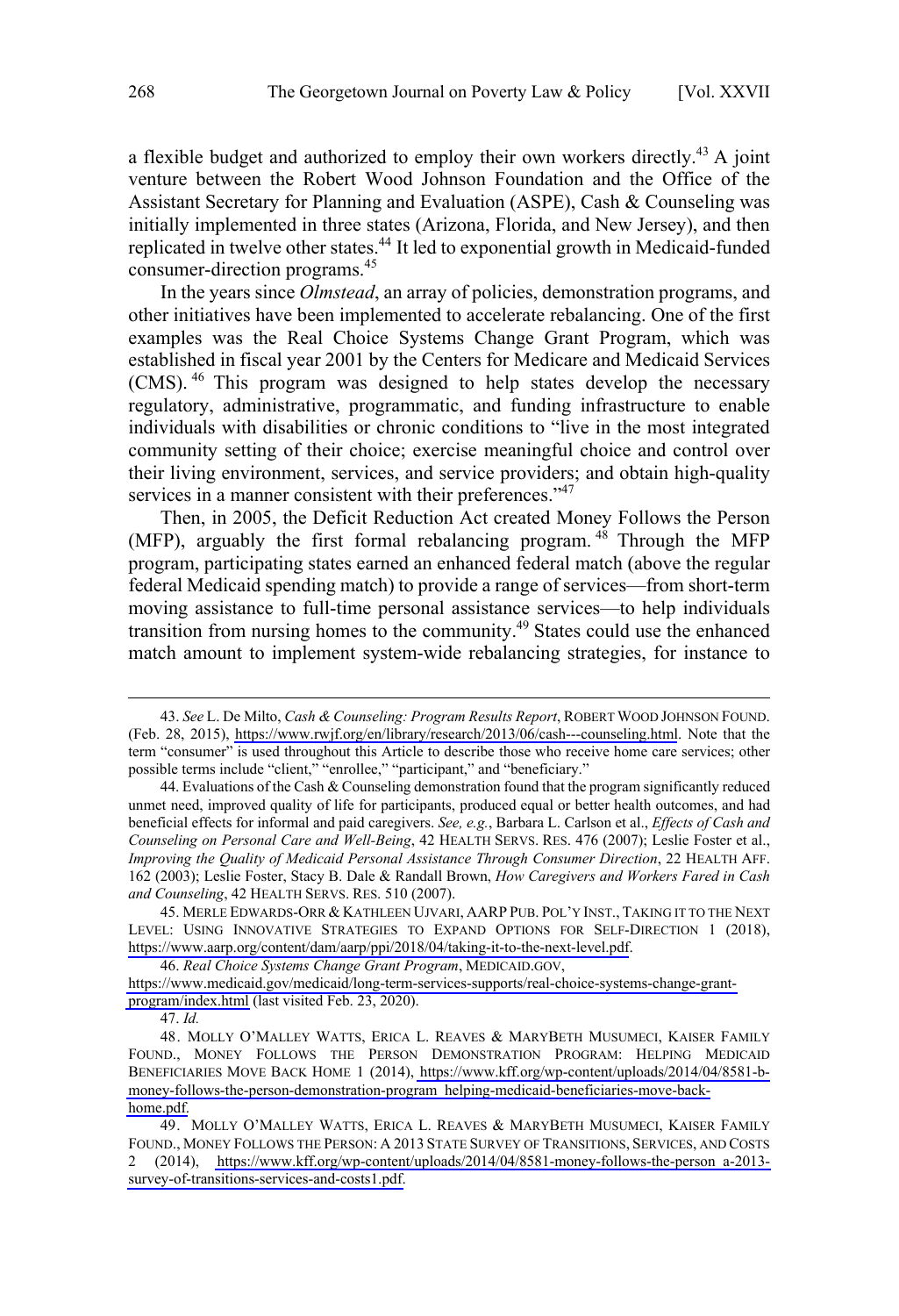reduce waiting lists for HCBS waiver programs or to provide transition support for individuals who were not eligible for direct MFP assistance.<sup>50</sup> Authorized through 2011 initially and then extended through 2016 by the Patient Protection and Affordable Care Act (ACA) (then extended again through the end of 2019), MFP has helped over 88,000 individuals across almost all states move back into the community, with spending totaling nearly \$3.7 billion.<sup>51</sup>

The Deficit Reduction Act also provided states with new options for providing HCBS, namely through 1915(i) waivers, which enable states to offer state-plan HCBS to a particular population with functional needs that require less than an institutional level of care, and 1915(j) waivers, which allow states to develop consumer-directed programs.<sup>52</sup> Five years later, the ACA created another HCBS option, the Community First Choice 1915(k) waiver program. Through Community First Choice, participating states receive a six-percentage point increase in federal matching payments for home-based personal assistance services offered under their Medicaid state plans.<sup>53</sup> The ACA also established the Balancing Incentive Program, which ultimately provided \$2.4 billion in enhanced federal matching payments to help participating states achieve a "balancing benchmark" of at least 50% of Medicaid LTSS dollars spent on HCBS.<sup>54</sup>

Supporting these incremental efforts to expand HCBS, CMS released a final rule in 2014, which clarifies the definition of "integrated settings" for the purposes of Medicaid reimbursement. Specifically, the rule details which LTSS settings are reimbursable under section 1915(c), 1915(i), and 1915(k) HCBS waivers and categorically excludes others—including nursing homes, mental health facilities, intermediate care facilities for individuals with intellectual disabilities, and hospitals.<sup>55</sup> The rule requires that HCBS settings be integrated into and support full access to the greater community; be selected by the individual from among

Eric D. Hargan, *Report to the President and Congress: The Money Follows the Person (MFP)*  50. *Rebalancing Demonstration*, DEP'T OF HEALTH AND HUMAN SERVS. 3 (2017), [https://www.medicaid.gov/sites/default/files/2019-12/mfp-rtc.pdf.](https://www.medicaid.gov/sites/default/files/2019-12/mfp-rtc.pdf)

 $\overline{a}$ 

[https://www.medicaid.gov/medicaid/home-community-based-services/home-community-based-services](https://www.medicaid.gov/medicaid/home-community-based-services/home-community-based-services-authorities/home-community-based-services-1915i/index.html)[authorities/home-community-based-services-1915i/index.html](https://www.medicaid.gov/medicaid/home-community-based-services/home-community-based-services-authorities/home-community-based-services-1915i/index.html) (last visited Feb. 23, 2020); *Self-Directed Personal Assistant Services 1915(j)*, MEDICAID.GOV, [https://www.medicaid.gov/medicaid/home-community](https://www.medicaid.gov/medicaid/home-community-based-services/home-community-based-services-authorities/self-directed-personal-assistant-services-1915-j/index.html)[based-services/home-community-based-services-authorities/self-directed-personal-assistant-services-1915](https://www.medicaid.gov/medicaid/home-community-based-services/home-community-based-services-authorities/self-directed-personal-assistant-services-1915-j/index.html) [j/index.html](https://www.medicaid.gov/medicaid/home-community-based-services/home-community-based-services-authorities/self-directed-personal-assistant-services-1915-j/index.html) (last visited Feb. 23, 2020).

*Community First Choice (CFC) 1915(k)*, MEDICAID.GOV, 53.

[https://www.medicaid.gov/medicaid/home-community-based-services/home-community-based-services](https://www.medicaid.gov/medicaid/home-community-based-services/home-community-based-services-authorities/community-first-choice-cfc-1915-k/index.html)[authorities/community-first-choice-cfc-1915-k/index.html](https://www.medicaid.gov/medicaid/home-community-based-services/home-community-based-services-authorities/community-first-choice-cfc-1915-k/index.html) (last visited Feb. 23, 2020).

54. Balancing Incentive Program, MEDICAID.GOV, [https://www.medicaid.gov/medicaid/long-term](https://www.medicaid.gov/medicaid/long-term-services-supports/balancing-incentive-program/balancing-incentive-program/index.html)[services-supports/balancing-incentive-program/balancing-incentive-program/index.html](https://www.medicaid.gov/medicaid/long-term-services-supports/balancing-incentive-program/balancing-incentive-program/index.html) (last visited Feb. 23, 2020).

55. Medicaid Program; State Plan Home and Community-Based Services, 5-Year Period for Waivers, Provider Payment Reassignment, and Home and Community-Based Setting Requirements for Community First Choice and Home and Community-Based Services (HCBS) Waivers, 79 Fed. Reg. 2948, 2949–51 (Jan. 16, 2014) (to be codified at 42 C.F.R. pts. 430, 431, 435, 436, 440, 441, and 447), [https://www.federalregister.gov/documents/2014/01/16/2014-00487/medicaid-program-state-plan-home](https://www.federalregister.gov/documents/2014/01/16/2014-00487/medicaid-program-state-plan-home-and-community-based-services-5-year-period-for-waivers-provider)[and-community-based-services-5-year-period-for-waivers-provider.](https://www.federalregister.gov/documents/2014/01/16/2014-00487/medicaid-program-state-plan-home-and-community-based-services-5-year-period-for-waivers-provider)

<sup>51.</sup> Michelle Diament, *Trump Extends Program Helping People Leave Institutions*, DISABILITY SCOOP (Aug. 20, 2019), [https://www.disabilityscoop.com/2019/08/20/trump-extends-program-helping](https://www.disabilityscoop.com/2019/08/20/trump-extends-program-helping-people-leave-institutions/27038)[people-leave-institutions/27038](https://www.disabilityscoop.com/2019/08/20/trump-extends-program-helping-people-leave-institutions/27038).

<sup>52.</sup> Home & Community-Based Services 1915(i), MEDICAID.GOV,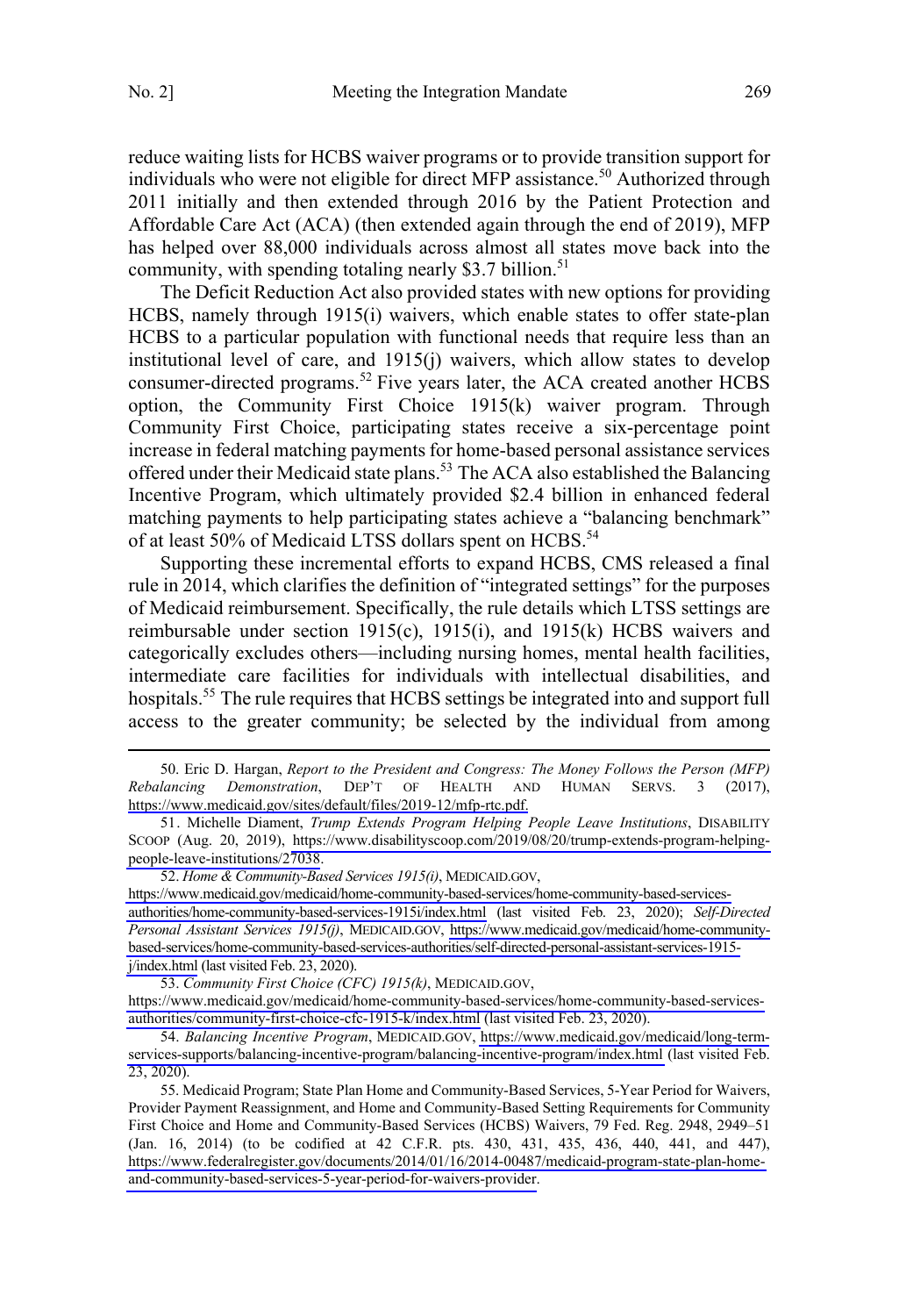different options; ensure individual rights of privacy, dignity, respect, and freedom from coercion and restraint; optimize autonomy and independence in making life choices; and facilitate choice regarding services and who provides them.<sup>56</sup> All states and D.C. are required to develop statewide transition plans to ensure that HCBS settings that receive Medicaid funding meet these standards.<sup>57</sup> As of March 2019, ten states had received final approval of their transition plans and thirty had received initial approval.<sup>58</sup>

Altogether, these policies, programs, and related developments—initiated before *Olmstead* but accelerated thereafter—have dramatically impacted Medicaid LTSS spending. In the early 1980s, HCBS accounted for less than 10% of all Medicaid spending on LTSS.<sup>59</sup> By the late 1990s, that proportion had increased to 25%—and in 2013, for the first time, the majority of Medicaid LTSS funds were spent on HCBS. $^{60}$  By 2016, the most recent year of spending data available, 57% of the \$167 billion Medicaid LTSS spending went to HCBS.<sup>61</sup>

Nonetheless, there is still a long way to go toward fulfilling *Olmstead*'s integration mandate. States are still not required to offer personal care services under their Medicaid state plans; nursing facility care and home health services remain the only two mandatory benefits. There is still considerable inequity in the balance of LTSS expenditures, ranging from just 27% of total Medicaid LTSS spent on HCBS in Mississippi to 81% in California.<sup>62</sup> As noted above, there is also extensive variation in individuals' eligibility for coverage from state to state, meaning that consumers with the same level of need and financial resources may or may not be eligible for services depending on where they live, which waiver programs are in place, what eligibility pathways and criteria apply, and what assessment tools are used.<sup>63</sup> For example, one review of functional eligibility criteria and service allocation found that "some states may only require needed assistance in at least one ADL and a medical certification, while other states

 <sup>56.</sup> *Id.* at 2959–60.

<sup>57.</sup> Brian Neale, CMCS Informational Bulletin: Extension of Transition Period for Compliance with *Home and Community-Based Settings Criteria*, DEPT. OF HEALTH AND HUMAN SERVS. 1 (May 9, 2017), [https://www.medicaid.gov/sites/default/files/federal-policy-guidance/downloads/cib050917.pdf.](https://www.medicaid.gov/sites/default/files/federal-policy-guidance/downloads/cib050917.pdf)

<sup>58.</sup> Lois A. Bowers, CMS Issues New Guidance on HCBS Final Rule, But Provider Concerns Remain, MCKNIGHT'S SENIOR LIVING (Mar. 25, 2019), [https://www.mcknightsseniorliving.com/home/news/cms](https://www.mcknightsseniorliving.com/home/news/cms-issues-new-guidance-on-hcbs-final-rule-but-provider-concerns-remain)[issues-new-guidance-on-hcbs-final-rule-but-provider-concerns-remain](https://www.mcknightsseniorliving.com/home/news/cms-issues-new-guidance-on-hcbs-final-rule-but-provider-concerns-remain).

*See* AUDRA WENZLOW ET AL., IMPROVING THE BALANCE: THE EVOLUTION OF MEDICAID 59. EXPENDITURES FOR LONG-TERM SERVICES AND SUPPORTS (LTSS), FY 1981-2014, at 2 (2016), <https://www.medicaid.gov/sites/default/files/2019-12/evolution-ltss-expenditures.pdf>.

*See* MOLLY O'MALLEY WATTS & MARYBETH MUSUMECI, KAISER FAMILY FOUND., MEDICAID 60. HOME AND COMMUNITY-BASED SERVICES: RESULTS FROM A 50-STATE SURVEY OF ENROLLMENT, SPENDING, AND PROGRAM POLICIES 4 (2018), [http://files.kff.org/attachment/Report-Medicaid-Home-and-Community-](http://files.kff.org/attachment/Report-Medicaid-Home-and-Community-Based-Services)[Based-Services.](http://files.kff.org/attachment/Report-Medicaid-Home-and-Community-Based-Services)

*See* STEVE EIKEN ET AL., MEDICAID EXPENDITURES FOR LONG-TERM SERVICES AND SUPPORTS 61. IN FY 2016 at i (2018),<https://www.medicaid.gov/sites/default/files/2019-12/ltssexpenditures2016.pdf>.

<sup>62.</sup> *See id*. at i, 7.

*See* MACPAC, FUNCTIONAL ASSESSMENTS FOR LONG-TERM SERVICES AND SUPPORTS 68–72 63. (2016), [https://www.macpac.gov/wp-content/uploads/2016/06/Functional-Assessments-for-Long-Term-](https://www.macpac.gov/wp-content/uploads/2016/06/Functional-Assessments-for-Long-Term-Services-and-Supports.pdf)[Services-and-Supports.pdf.](https://www.macpac.gov/wp-content/uploads/2016/06/Functional-Assessments-for-Long-Term-Services-and-Supports.pdf)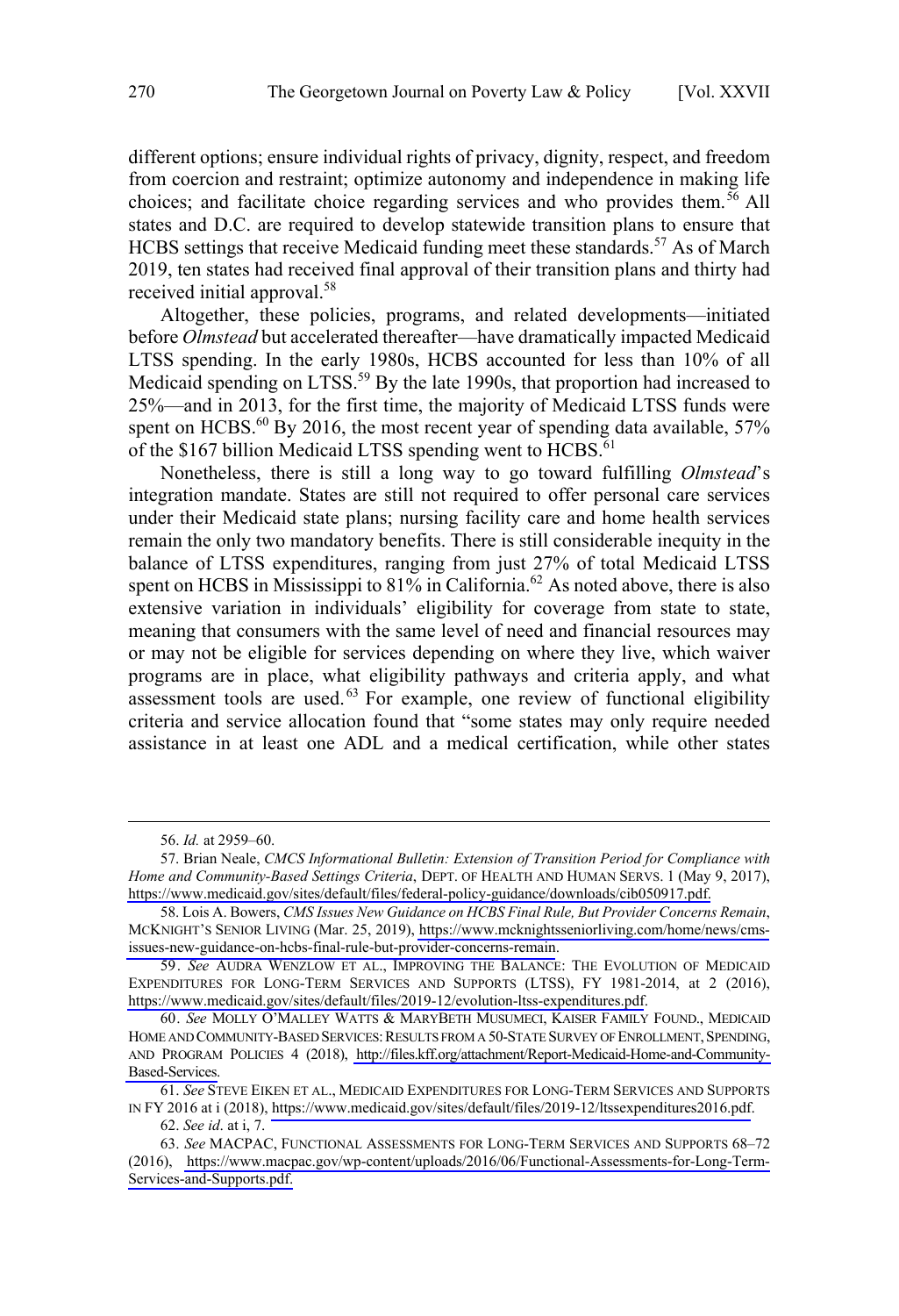<span id="page-10-0"></span>require extensive assistance with specified ADLs."<sup>64</sup> Another review of the tools states use to assess functional needs found upwards of 120 different assessment tools in use across Medicaid programs. 65 Further, over 707,000 people were on waiting lists for HCBS waiver programs across 40 states at last count—with an average waiting period of 30 months, ranging from 4 to 66 months—and waiting list numbers have increased every year for nearly a decade.<sup>66</sup> Finally, investment in the workforce that supports the home care workforce is falling far short of growing demand, as described in the next section.

## III. THE ROLE OF THE HOME CARE WORKFORCE IN FULFILLING THE INTEGRATION MANDATE

The home care workforce includes all direct care workers who support individuals with disabilities and older adults in the community to accomplish "major life activities,"<sup>67</sup> live with independence, and participate in family and community life. Nonetheless, this workforce is often peripheral to legal and policy discussions about community integration. For example, the proposed Disability Integration Act of 2019—which would strengthen and extend the ADA explicitly identifies a need to improve housing options but makes no reference to workforce supply.<sup>68</sup> In this section, we turn the spotlight on this critical workforce.

#### *A. A Brief Introduction to the Home Care Workforce*

The home care workforce comprises three occupational categories as defined by the Bureau of Labor Statistics Standard Occupational Classification (SOC) system. Personal care aides (SOC 39-9021) assist individuals with activities of daily living (ADLs, including bathing, dressing, and eating) and instrumental activities of daily living (IADLs, such as housework, meal preparation, errands, and more). $^{69}$  These workers—who are known by a range of job titles in the field, including personal attendant and personal support worker, among many others—

 $\overline{a}$ 

*See* SUSAN M. TUCKER & MARSHALL E. KELLEY, DETERMINING NEED FOR MEDICAID 64 . PERSONAL CARE SERVICES 5 (2011),

[http://www.thescanfoundation.org/sites/default/files/TSF\\_CLASS\\_TA\\_No\\_6\\_Medicaid\\_Assessment\\_De](http://www.thescanfoundation.org/sites/default/files/TSF_CLASS_TA_No_6_Medicaid_Assessment_Determining_Need_FINAL.pdf) [termining\\_Need\\_FINAL.pdf.](http://www.thescanfoundation.org/sites/default/files/TSF_CLASS_TA_No_6_Medicaid_Assessment_Determining_Need_FINAL.pdf)

<sup>65.</sup>  *See* MEDICAID AND CHIP PAYMENT AND ACCESS COMMISSION, FUNCTIONAL ASSESSMENTS FOR LONG-TERM SERVICES AND SUPPORTS 68 (2016),

[https://www.macpac.gov/wp-content/uploads/2016/06/Functional-Assessments-for-Long-Term-Services](https://www.macpac.gov/wp-content/uploads/2016/06/Functional-Assessments-for-Long-Term-Services-and-Supports.pdf)[and-Supports.pdf.](https://www.macpac.gov/wp-content/uploads/2016/06/Functional-Assessments-for-Long-Term-Services-and-Supports.pdf)

*See* MARYBETH MUSUMECI, PRIYA CHIDAMBARAM & MOLLY O'MALLEY WATTS, KAISER 66. FAMILY FOUND., KEY QUESTIONS ABOUT MEDICAID HOME AND COMMUNITY-BASED SERVICES WAIVER WAITING LISTS 2–3 (2019), [http://files.kff.org/attachment/Issue-Brief-Key-Questions-About-Medicaid-](http://files.kff.org/attachment/Issue-Brief-Key-Questions-About-Medicaid-Home-and-Community-Based-Services-Waiver-Waiting-Lists)[Home-and-Community-Based-Services-Waiver-Waiting-Lists.](http://files.kff.org/attachment/Issue-Brief-Key-Questions-About-Medicaid-Home-and-Community-Based-Services-Waiver-Waiting-Lists)

<sup>67. 42</sup> U.S.C. § 12102.

<sup>68.</sup> *See* S.117, 116th Cong. § 6(b)(6) (2019).

U.S. Bureau of Labor Statistics, *Home Health Aides and Personal Care Aides*, OCCUPATIONAL 69. OUTLOOK HANDBOOK (last visited Feb. 23, 2020), [https://www.bls.gov/ooh/healthcare/home-health](https://www.bls.gov/ooh/healthcare/home-health-aides-and-personal-care-aides.htm)[aides-and-personal-care-aides.htm;](https://www.bls.gov/ooh/healthcare/home-health-aides-and-personal-care-aides.htm) U.S. Bureau of Labor Statistics, *Nursing Assistants and Orderlies*, HEALTHCARE (last visited Feb. 23, 2020), [https://www.bls.gov/ooh/healthcare/nursing-assistants.htm.](https://www.bls.gov/ooh/healthcare/nursing-assistants.htm)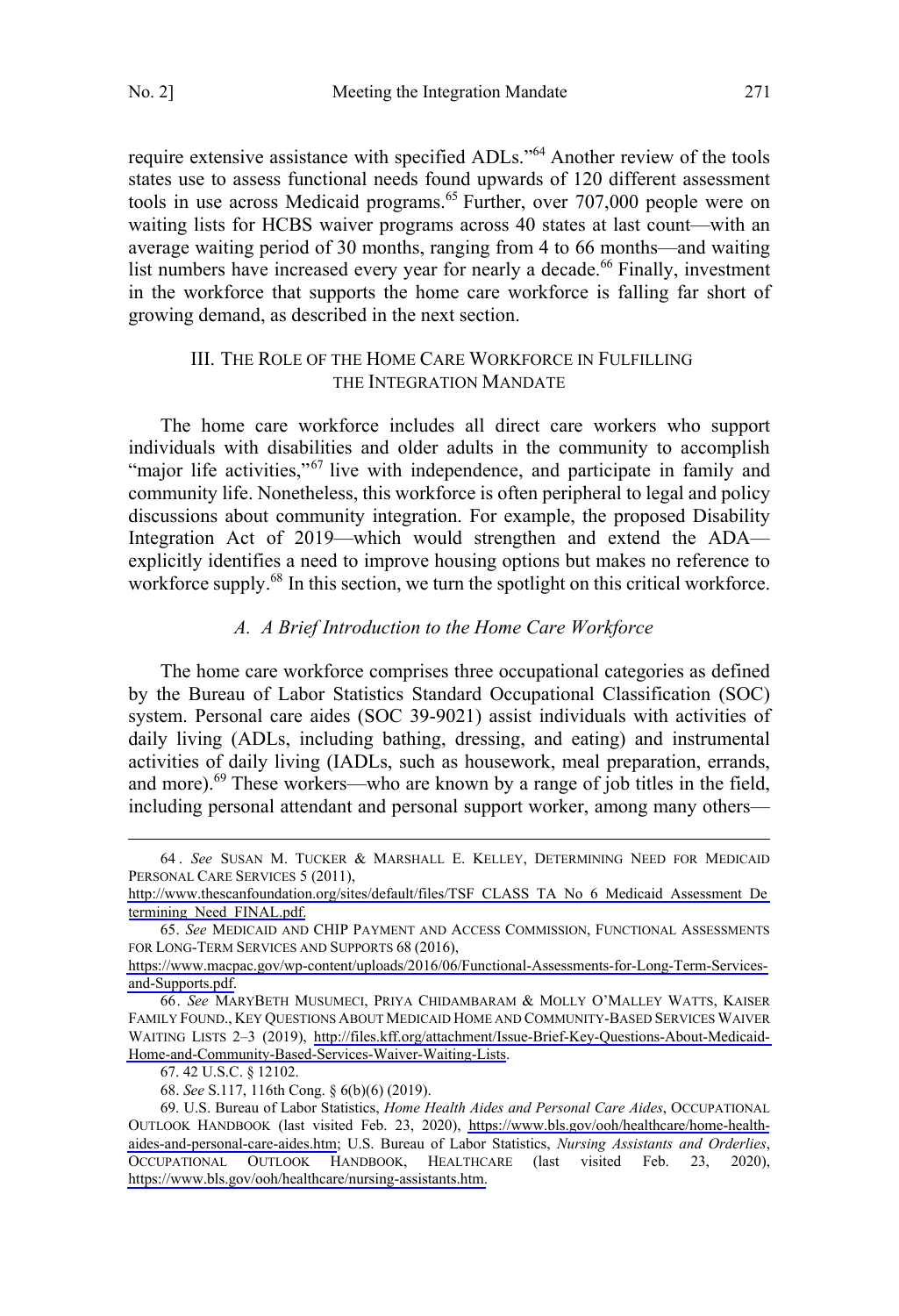provide the majority of the non-medical supports that are required to fulfill the *Olmstead* integration mandate.70 Home health aides (SOC 31-1011) and nursing assistants (SOC 31-1014) working in home and community settings provide similar assistance, but they may also fulfill certain clinical tasks under the supervision of a licensed professional, such as blood pressure readings, range-ofmotion exercises, catheter or ostomy care, and limited forms of medication administration, among others. $71$ 

Although they are not separately classified by the Bureau of Labor Statistics, direct support professionals are a distinct group of direct care workers who primarily support individuals with intellectual and developmental disabilities.<sup>72</sup> The on-the-job responsibilities of direct support professionals tend to differ significantly from those of other home care workers who support older adults or individuals with physical disabilities. For example, direct support professionals often coach their clients and assist them with finding and maintaining employment, which are not typical duties for other home care workers.<sup>73</sup>

Across the board, home care workers operate in relative isolation, in most cases with limited training, oversight, or support, and their work can be both physically and emotionally demanding.74 Their role requires a range of technical and interpersonal skills, particularly as they serve individuals with increasingly complex needs.

Home care workers may be employed by home care agencies, employed directly by consumers through publicly funded consumer-directed programs, hired and paid directly by consumers on the "gray market," or co-employed by a consumer and an agency (the "agency with choice" model) or fiscal intermediary.<sup>75</sup> This variation complicates efforts to address workforce concerns, as each servicedelivery model raises a different set of policy and regulatory considerations. There is also complexity within each service-delivery model; in particular, Medicaidfunded consumer-directed programs vary significantly from state to state. A chief difference is between the employer authority and budget authority models of consumer direction.<sup>76</sup> Under employer authority, consumers are authorized to hire, schedule, supervise, and dismiss their own personal assistance workers (described hereafter as "independent providers").<sup>77</sup> By contrast, under the broader budget authority model, consumers receive a monthly budget with which to purchase a range of goods and services to meet their assessed needs, including but usually not

 $\overline{a}$ 

[https://www.bc.edu/content/dam/files/schools/gssw\\_sites/nrcpds/cc-full.pdf](https://www.bc.edu/content/dam/files/schools/gssw_sites/nrcpds/cc-full.pdf).

77. *Id.* at 1, 9–20.

<sup>70.</sup> *Id.*

<sup>71.</sup> *Id.*

*See* PRESIDENT'S COMM. FOR PEOPLE WITH INTELLECTUAL AND DEVELOPMENTAL DISABILITIES, 72. REPORT TO THE PRESIDENT 2017, AMERICA'S DIRECT SUPPORT WORKFORCE CRISIS: EFFECTS ON PEOPLE WITH INTELLECTUAL DISABILITIES, FAMILIES, COMMUNITIES AND THE U.S. ECONOMY 13 (2017), [https://acl.gov/sites/default/files/programs/2018-02/2017%20PCPID%20Full%20Report\\_0.PDF.](https://acl.gov/sites/default/files/programs/2018-02/2017%20PCPID%20Full%20Report_0.PDF)

<sup>73.</sup> *Id.* 

<sup>74.</sup> CLARE L.STACEY,THE CARING SELF:THE WORK EXPERIENCES OF HOME CARE AIDES 92–102 (2011).

<sup>75.</sup> SCALES, *supra* note 6, at 32–40.

<sup>76.</sup> SUZANNE CRISP ET AL., ROBERT WOOD JOHNSON FOUND., DEVELOPING AND IMPLEMENTING SELF-DIRECTION PROGRAMS AND POLICIES: A HANDBOOK (2010),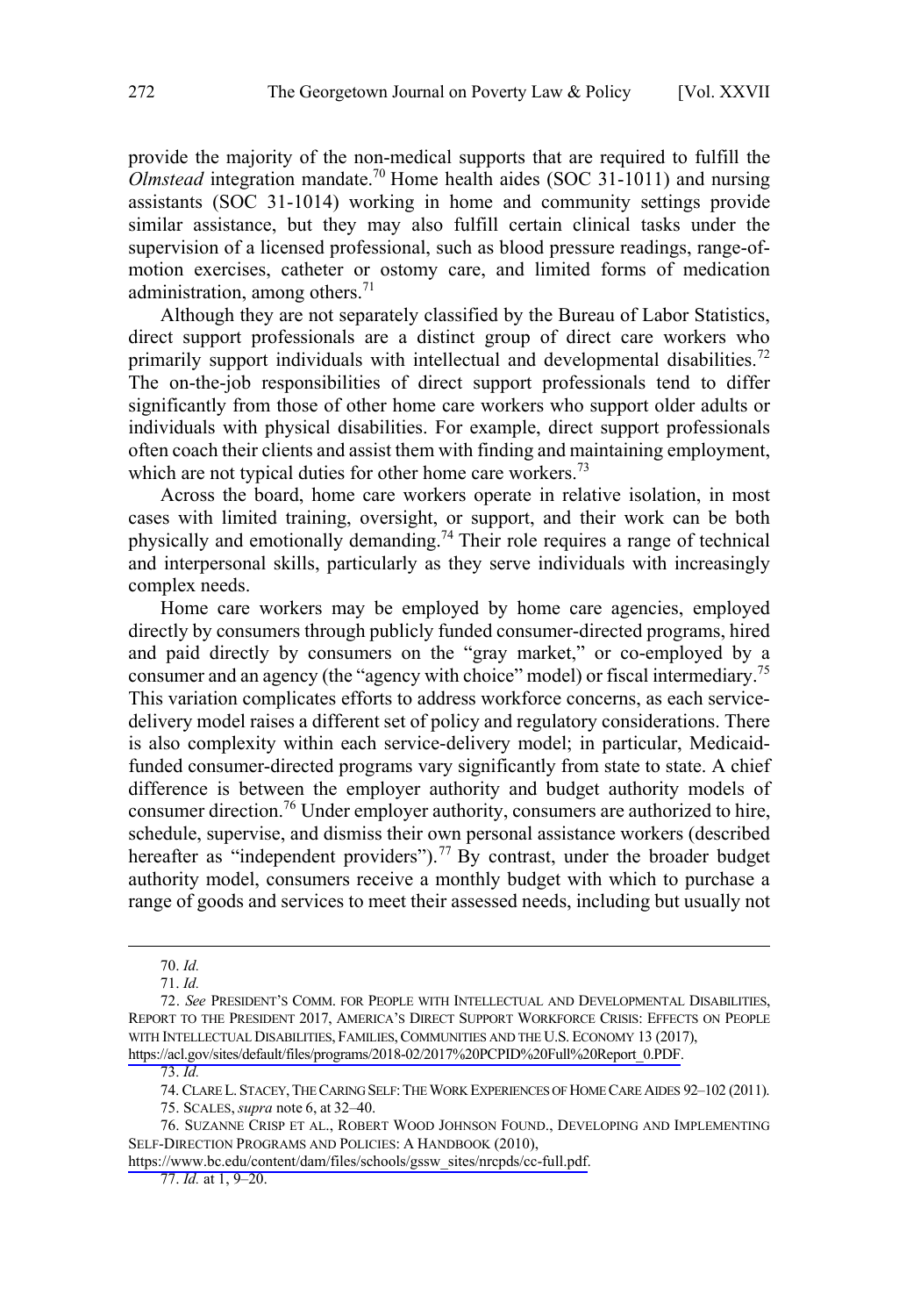<span id="page-12-0"></span>limited to personal assistance.<sup>78</sup> A key advantage of budget authority is that it enables consumers to set competitive wages for their workers, which is critical for improving job and service quality and sustainability, as discussed below. Of the forty-nine states (not including Alaska) and D.C. that provide a consumer-directed option in at least one Medicaid HCBS waiver program, all allow employer authority while thirty-three offer budget authority.<sup>79</sup>

The home care workforce is overwhelmingly comprised of women (87%) and people of color  $(62\%)$ .<sup>80</sup> Nearly one in three home care workers  $(31\%)$  was born outside the United States. $81$  The median age for home care workers is forty-six, and 30% are aged fifty-five and over (compared to just 11% in the youngest age cohort, aged sixteen to twenty-four years old). <sup>82</sup> The majority of home care workers (54%) have a high school education or less, including the 19% who did not complete high school.<sup>83</sup> Taken together, these demographic characteristics describe a workforce comprised of individuals who are disproportionately likely to face limited employment opportunities in the broader labor market.<sup>84</sup> This is both a legacy of the devaluation of care work<sup>85</sup> and a reflection of persistent job quality concerns.

#### *B. Workforce Supply and Demand Concerns*

In 2002, the earliest year since *Olmstead* for which comparable data are available, there were approximately 539,700 home care workers.<sup>86</sup> By 2008, that number had grown to 898,600 workers, and by 2018, the home care workforce had expanded to 2.3 million workers. $87$  This startling rate of growth is projected to continue in the years ahead: in the next decade alone, from 2018 to 2028, the home care workforce is projected to add over one million new jobs.<sup>88</sup> These figures do

 $\overline{a}$ 

85. Paula England, *Emerging Theories of Care Work*, 31 ANN. REV. SOC. 381 (2005).

88. *Id.*

<sup>78.</sup> *Id.*

<sup>79.</sup> *See* MUSUMECI ET AL., *supra* note 42, at 15.

*See* PHI, U.S. HOME CARE WORKERS: KEY FACTS 2–3 (2019), [https://phinational.org/resource/u-](https://phinational.org/resource/u-s-home-care-workers-key-facts-2019/)80. [s-home-care-workers-key-facts-2019.](https://phinational.org/resource/u-s-home-care-workers-key-facts-2019/)

<sup>81.</sup> *Id.* at 3.

<sup>82.</sup> PHI, WORKFORCE DATA CENTER,

<https://phinational.org/policy-research/workforce-data-center/#tab=National+Data&natvar=Age>(last visited Feb. 23, 2020).

<sup>83.</sup> PHI, KEY FACTS, *supra* note 80.

<sup>84 .</sup> Jay Shambaugh & Ryan Nunn, *How Women are Still Left Behind in the Labor Market*, BROOKINGS INST.(Apr. 10, 2018), [https://www.brookings.edu/blog/up-front/2018/04/10/how-women-are](https://www.brookings.edu/blog/up-front/2018/04/10/how-women-are-still-left-behind-in-the-labor-market)[still-left-behind-in-the-labor-market;](https://www.brookings.edu/blog/up-front/2018/04/10/how-women-are-still-left-behind-in-the-labor-market) Devah Pager & Hana Shepherd, *The Sociology of Discrimination: Racial Discrimination in Employment, Housing, Credit, and Consumer Markets*, 34 ANNUAL REVIEW OF SOC. 181, 186–87 (2008); David Neumark, Ian Burn & Patrick Button*, Is It Harder for Older Workers to Find Jobs? New and Improved Evidence from a Field Experiment*, 127 J. POL. ECON. 922, 966–67 (2019); Alina Mariuca Ionescu, *How Does Education Affect Labour Market Outcomes?*, 4 REV. APPLIED SOCIO-ECONOMIC RES. 130, 140–41 (2012); Andrew J. Robinson, *Language, National Origin, and Employment Discrimination: The Importance of the EEOC Guidelines*, 157 U. PA. L. REV. 1513, 1514 (2009).

<sup>86.</sup> Unless otherwise indicated, all data in this section (III.B) are cited from PHI, WORKFORCE DATA CENTER, <https://phinational.org/policy-research/workforce-data-center> (last visited Feb. 23, 2020).

<sup>87 .</sup> PHI, WORKFORCE DATA CENTER, [https://phinational.org/policy-research/workforce-data](https://phinational.org/policy-research/workforce-data-center/#tab=National+Data&natvar=Employment+Trends)[center/#tab=National+Data&natvar=Employment+Trends](https://phinational.org/policy-research/workforce-data-center/#tab=National+Data&natvar=Employment+Trends) (last visited Feb. 23, 2020).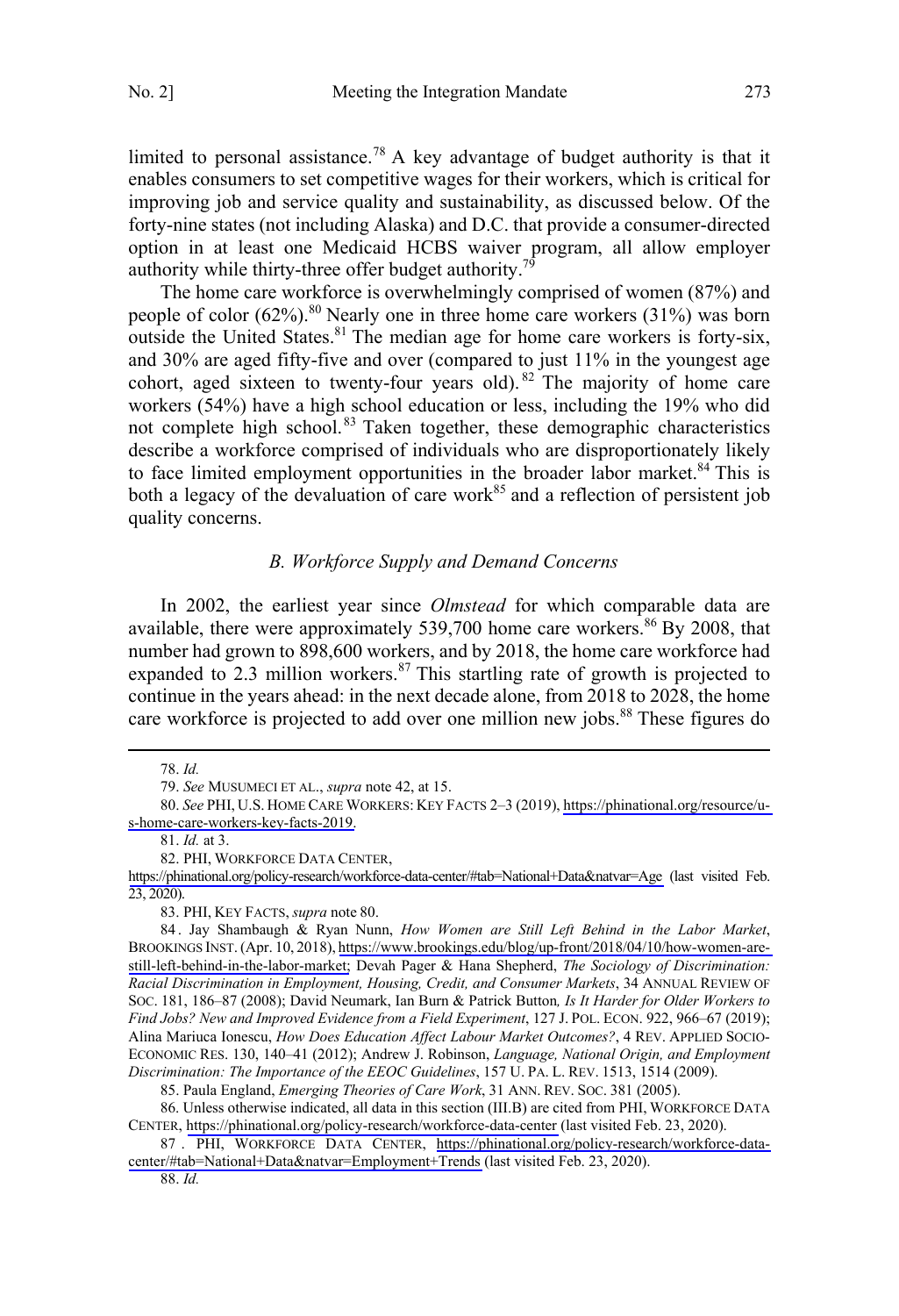not fully account for independent providers employed through publicly funded consumer-directed programs, however—and likely exclude most home care workers employed through the private-pay gray market, a largely unregulated segment of the industry that serves a wide swathe of consumers who do not (yet) qualify for public LTSS funding but who cannot afford or choose not to pay privately for agency-based home care services.<sup>89</sup>

The growth of the home care workforce reflects, to some extent, the rebalancing of LTSS described in the previous section. From 2008 to 2018, the number of nursing assistants in nursing homes actually declined by 3%, compared to a 151% growth rate among home care workers, and the nursing assistant workforce is expected to lose an additional 19,300 jobs from 2018 to  $2028.^{90}$ However, sociodemographic changes are also driving up demand for this workforce. First, the population is growing older.<sup>91</sup> Between 2016 and 2060, the number of adults in the United States aged 65 and over is projected to nearly double, from about 49.2 million to over 94.6 million, and the number of those aged 85 and over is projected to nearly triple, from about 6.4 million to over 19 million.<sup>92</sup> Because personal assistance needs and formal LTSS use increase with age,  $93$  the demand for LTSS will increase in line with population aging, but as access to HCBS increases (and as inequities in HCBS access across race/ethnicity<sup>94</sup> and rurality<sup>95</sup> are addressed), demand for these LTSS services in particular will LTSS in the future, driving up demand even further. $96$ increase even more quickly. Finally, as life expectancy for individuals with disabilities continues to improve due to advances in health care and medical technology, a larger number of younger people with disabilities today will require

<sup>89.</sup> SCALES, *supra* note 6, at 39–40.

<sup>90 .</sup> PHI, WORKFORCE DATA CENTER, [https://phinational.org/policy-research/workforce-data](https://phinational.org/policy-research/workforce-data-center/#tab=National+Data&natvar=Employment+Trends)[center/#tab=National+Data&natvar=Employment+Trends](https://phinational.org/policy-research/workforce-data-center/#tab=National+Data&natvar=Employment+Trends) (last visited Feb. 23, 2020);

PHI, WORKFORCE DATA CENTER, [https://phinational.org/policy-research/workforce-data](https://phinational.org/policy-research/workforce-data-center/#tab=National+Data&natvar=Employment+Projections)[center/#tab=National+Data&natvar=Employment+Projections](https://phinational.org/policy-research/workforce-data-center/#tab=National+Data&natvar=Employment+Projections) (last visited Feb. 23, 2020).

<sup>91.</sup> Press Release, U.S. Census Bureau, Older People Projected to Outnumber Children for First Time in U.S. History (Mar. 13, 2018), [https://www.census.gov/newsroom/press-releases/2018/cb18-41](https://www.census.gov/newsroom/press-releases/2018/cb18-41-population-projections.html) [population-projections.html.](https://www.census.gov/newsroom/press-releases/2018/cb18-41-population-projections.html)

<sup>92.</sup> Projected Age Groups and Sex Composition of the Population Table, U.S. CENSUS BUREAU, <https://www.census.gov/data/tables/2017/demo/popproj/2017-summary-tables.html>(last visited Feb. 23, 2020) (select "Table 2. Projected age and sex compositions of the population.").

<sup>93.</sup> LAUREN HARRIS-KOJETIN ET AL., NAT'L CTR. FOR HEALTH STATISTICS, LONG-TERM CARE PROVIDERS AND SERVICES USERS IN THE UNITED STATES, 2015–2016, at 3 (2019) [https://www.cdc.gov/nchs/data/series/sr\\_03/sr03\\_43-508.pdf](https://www.cdc.gov/nchs/data/series/sr_03/sr03_43-508.pdf); NAT'L CTR. FOR HEALTH STATISTICS, CTRS. FOR DISEASE CONTROL AND PREVENTION, FIGURE 12.2: PERCENTAGE OF ADULTS AGED 65 AND OVER WHO NEEDED HELP WITH PERSONAL CARE FROM OTHER PERSONS, BY AGE GROUP AND SEX: UNITED STATES, 2018, [https://public.tableau.com/views/FIGURE12\\_2/Dashboard12\\_2?:showVizHome=no&:embed=true.](https://public.tableau.com/views/FIGURE12_2/Dashboard12_2?:showVizHome=no&:embed=true)

<sup>94.</sup> Zhanlian Feng et al., *The Care Span: Growth of Racial and Ethnic Minorities in US Nursing Homes Driven by Demographics and Possible Disparities in Options*, 30 HEALTH AFF. 1358, 1362–63 (2011).

<sup>95.</sup> ANDREW F. COBURN ET AL., RURAL POL'Y RES. INST., RURAL LONG-TERM SERVICES AND SUPPORTS: A PRIMER 6–9 (2017), [http://www.rupri.org/wp-content/uploads/LTSS-RUPRI-Health-Panel-](http://www.rupri.org/wp-content/uploads/LTSS-RUPRI-Health-Panel-2017.pdf)[2017.pdf.](http://www.rupri.org/wp-content/uploads/LTSS-RUPRI-Health-Panel-2017.pdf)

<sup>96 .</sup> Raji Thomas & Michael Barnes, *Life Expectancy for People with Disabilities*, 27 NEUROREHABILITATION 201, 204 (2010).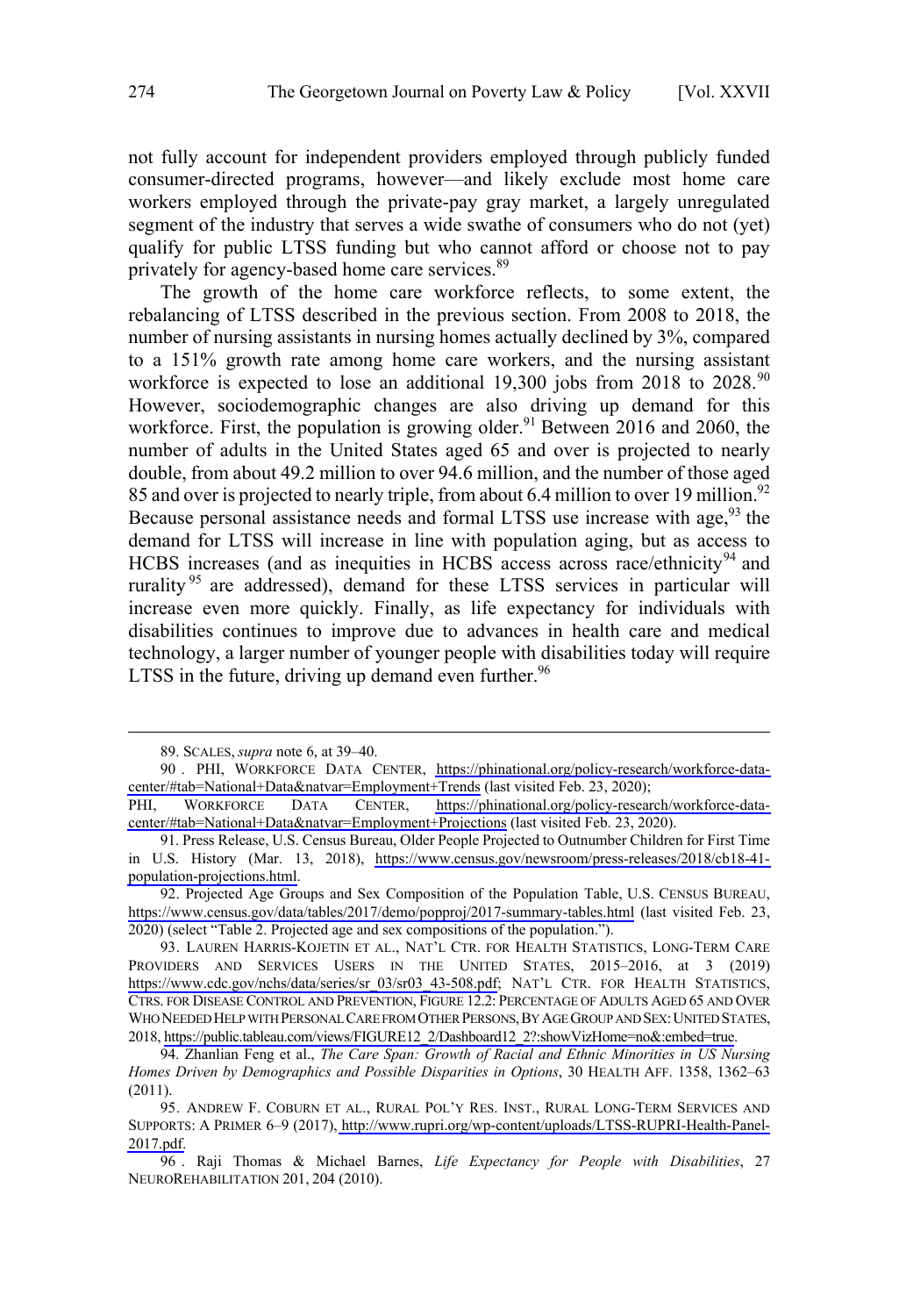<span id="page-14-0"></span>At the same time, the supply of family caregivers is decreasing, for a range of reasons, even though family members and other natural supports continue to provide the lion's share of personal assistance to individuals with disabilities and older adults in the community.<sup>97</sup> With more women participating in the labor force, there are far fewer full-time caregivers than in previous generations. Families are smaller and more geographically dispersed, and divorce rates are increasing among older people.<sup>98</sup> Family caregivers may develop their own health care needs, which impact their caregiving capacity. 99 Along with policy trends and population aging, these factors are compounding the pressure on the paid home care workforce.

#### *C. The Problem: Job Quality Does Not Reflect Growing Demand*

Despite their central role in fulfilling the promise of *Olmstead*—and facilitating LTSS rebalancing overall—home care workers continue to struggle for recognition and compensation.<sup>100</sup> As stark evidence, the median hourly wage for home care workers in 2018 was \$11.52 per hour and their median annual earnings in 2017 were just \$16,200.<sup>101</sup> Personal care aides earn the least; their median hourly wage is \$11.40, compared to \$11.77 for home health aides and nursing assistants working in home care.<sup>102</sup> Nursing assistants working in nursing homes, in contrast, earn a median hourly wage of \$13.38—meaning that even in the context of rebalancing, home care agencies and consumers have a clear disadvantage compared to nursing homes in the competition for workers. <sup>103</sup> Moreover, compensation has held steady over time, rather than increasing to match demand

 $\overline{a}$ 

103. *Id.* 

<sup>97.</sup> SUSAN C. REINHARD ET AL., AARP PUB. POL'Y INST., VALUING THE INVALUABLE: 2015 UPDATE 13 (2015), [https://www.aarp.org/content/dam/aarp/pphi/2015/valuing-the-invaluable-2015-update-new.pdf.](https://www.aarp.org/content/dam/aarp/pphi/2015/valuing-the-invaluable-2015-update-new.pdf)

<sup>98.</sup> Renee Stepler, *Led by Baby Boomers, Divorce Rates Climb for America's 50+ Population*, PEW RES. CTR. FACTTANK (Mar. 9, 2017), [https://www.pewresearch.org/fact-tank/2017/03/09/led-by-baby](https://www.pewresearch.org/fact-tank/2017/03/09/led-by-baby-boomers-divorce-rates-climb-for-americas-50-population)[boomers-divorce-rates-climb-for-americas-50-population.](https://www.pewresearch.org/fact-tank/2017/03/09/led-by-baby-boomers-divorce-rates-climb-for-americas-50-population)

<sup>99.</sup> Family Caregiver All., Caregiver Statistics: Health, Technology, and Caregiving Resources (last visited Feb. 23, 2020),<https://www.caregiver.org/caregiver-statistics-health-technology-and-caregiving-resources>.

<sup>100.</sup> Robyn Stone et al., *Predictors of Intent to Leave the Job Among Home Health Workers: Analysis of the National Home Health Aide Survey*, 57 GERONTOLOGIST 890, 890–92, 896–98 (2017); Anna C. Faul et al, *Promoting Sustainability in Frontline Home Care Aides: Understanding Factors Affecting Job Retention in the Home Care Workforce*, 22 HOME HEALTHCARE MGMT. & PRAC. 408, 409 (2010); Peter Kemper et al., *What Do Direct Care Workers Say Would Improve Their Jobs? Differences Across Settings,* 48 GERONTOLOGIST 17, 22–24 (2008); Candace Howes, *Love, Money, or Flexibility: What Motivates People to Work in Consumer-Directed Home Care?*, 48 GERONTOLOGIST 46, 46–47 (2008); A.E. Benjamin & Ruth E. Matthias, *Work-Life Differences and Outcomes for Agency and Consumer-Directed Home-Care Workers*, 44 GERONTOLOGIST 479, 479–80, 487 (2004).

<sup>101.</sup> PHI, WORKFORCE DATA CENTER, DIRECT CARE WORKER MEDIAN HOURLY WAGES ADJUSTED FOR INFLATION, 2008 TO 2018, [https://phinational.org/policy-research/workforce-data](https://phinational.org/policy-research/workforce-data-center/#tab=National+Data&natvar=Wage+Trends)[center/#tab=National+Data&natvar=Wage+Trends](https://phinational.org/policy-research/workforce-data-center/#tab=National+Data&natvar=Wage+Trends) (last visited Feb. 23, 2020); PHI, WORKFORCE DATA CENTER, DIRECT CARE WORKER MEDIAN ANNUAL EARNINGS, 2017, [https://phinational.org/policy](https://phinational.org/policy-research/workforce-data-center/#tab=National+Data&natvar=Earnings)[research/workforce-data-center/#tab=National+Data&natvar=Earnings](https://phinational.org/policy-research/workforce-data-center/#tab=National+Data&natvar=Earnings) (last visited Feb. 23, 2020).

<sup>102.</sup> PHI, WORKFORCE DATA CENTER, DIRECT CARE WORKER MEDIAN HOURLY WAGES ADJUSTED FOR INFLATION, 2008 TO 2018, [https://phinational.org/policy-research/workforce-data](https://phinational.org/policy-research/workforce-data-center/#tab=National+Data&natvar=Wage+Trends)[center/#tab=National+Data&natvar=Wage+Trends](https://phinational.org/policy-research/workforce-data-center/#tab=National+Data&natvar=Wage+Trends) (last visited Feb. 23, 2020).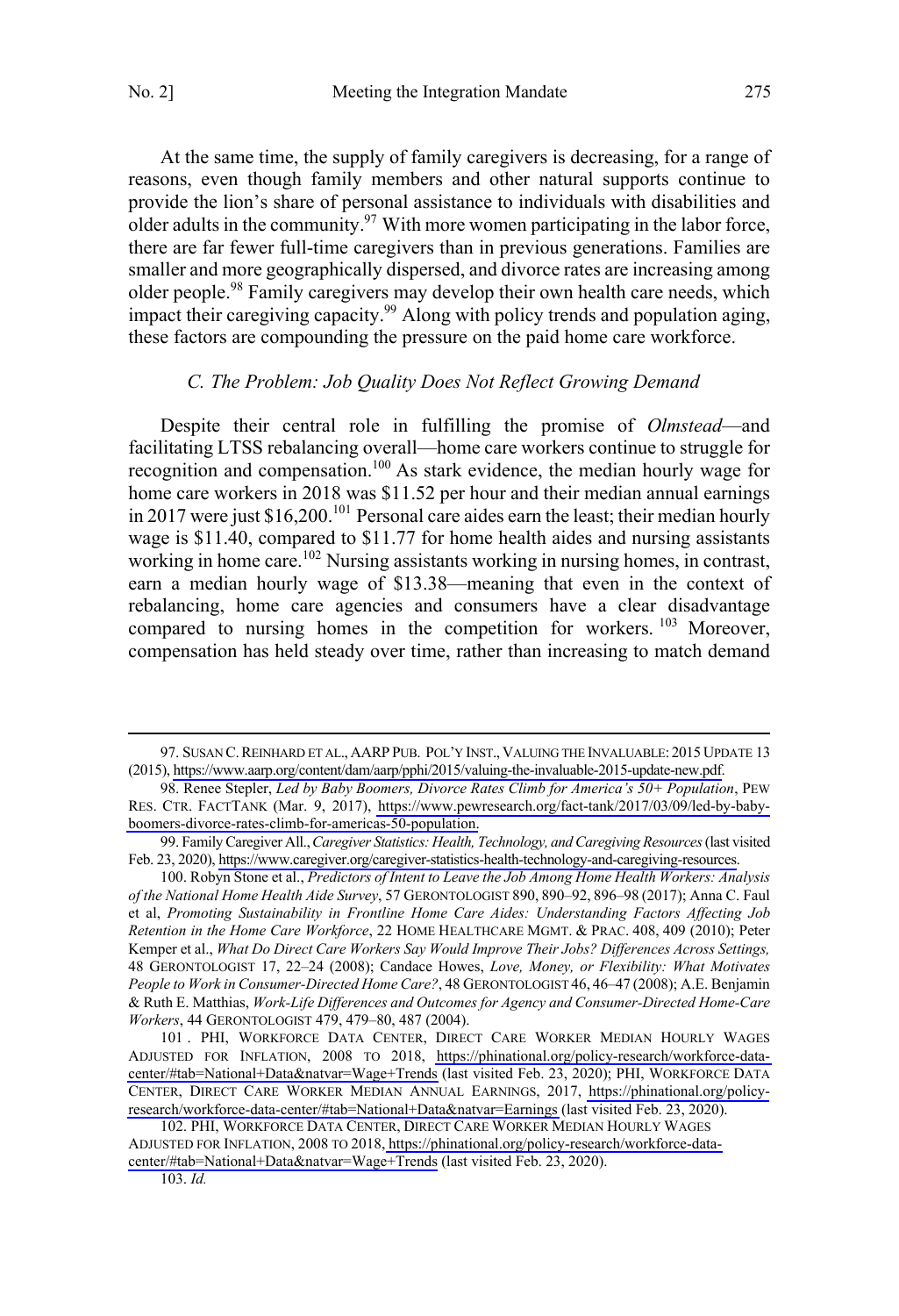(or to match rising wages in other sectors, such as retail<sup>104</sup>): from 2008 to 2018, inflation-adjusted wages for home care workers increased by less than a dollar (from \$10.83 to \$11.52).<sup>105</sup> There was some variation between personal care aides (whose hourly wages increased by \$1.07 during that period) and home health aides (whose wages only increased by forty-three cents)—nonetheless, personal care aides still earn less than home health aides.<sup>106</sup>

Low wages and low annual earnings lead to a high rate of poverty in the home care workforce. Nearly one in five (18%) home care workers lives below the federal poverty line, 29% live below 138% of the poverty line, and nearly half  $(48%)$  live below 200% of the poverty line.<sup>107</sup> Because of their low-income status, 53% of home care workers receive some form of public assistance, primarily Medicaid and food assistance.<sup>108</sup>

Given these job characteristics coupled with the challenging nature of the work—and in the context of a tight labor market characterized by intense competition for entry-level workers—it is unsurprising that turnover and job vacancy rates are high in this workforce. Although there is no national estimate on turnover among home care workers, turnover has generally been reported at 50% or higher.<sup>109</sup> A recent annual Home Care Pulse survey of private-duty home care agencies, meaning agencies that provide non-medical services and supports, found that turnover reached a historic peak of 82% in 2018, a 15% increase over the previous year. $110$ 

Job vacancy rates are even more difficult to ascertain, but evidence from various sources indicates a growing workforce shortage. Three out of four respondents to the 2017 Home Care Pulse survey, for example, cited caregiver shortages as one of their three most pressing concerns.<sup>111</sup> As a state-level example, workforce data in Minnesota showed an 8% vacancy rate among personal care aides in 2017—amounting to more job vacancies than in any other occupation besides retail salespeople.<sup>112</sup> A recent survey in Wisconsin found that  $93\%$  of personal care providers were struggling to fill job openings and 70% were unable to staff all authorized hours, while 95% of consumers with physical disabilities

<sup>104.</sup> Amy Baxter, *Amazon Lures Workers from Home Care*, HOME HEALTH CARE NEWS (Feb. 5, 2018),<https://homehealthcarenews.com/2018/02/amazon-lures-workers-from-home-care>.

<sup>105.</sup> Id*.* 

<sup>106.</sup> PHI, U.S. HOME CARE WORKERS: KEY FACTS 5 (2019), [https://phinational.org/resource/u-s](https://phinational.org/resource/u-s-home-care-workers-key-facts-2019)[home-care-workers-key-facts-2019.](https://phinational.org/resource/u-s-home-care-workers-key-facts-2019)

<sup>107.</sup> *Id.* at 6.

<sup>108.</sup> *Id.*

<sup>109.</sup> PHI, PAYING THE PRICE: HOW POVERTY WAGES UNDERMINE HOME CARE IN AMERICA 4 (2015), [https://phinational.org/resource/paying-the-price-how-poverty-wages-undermine-home-care-in](https://phinational.org/resource/paying-the-price-how-poverty-wages-undermine-home-care-in-america)[america.](https://phinational.org/resource/paying-the-price-how-poverty-wages-undermine-home-care-in-america)

<sup>110.</sup> Robert Holly, *Home Care Industry Turnover Reaches All-Time High of 82%*., HOME HEALTH CARE NEWS (May 8, 2019), [https://homehealthcarenews.com/2019/05/home-care-industry-turnover](https://homehealthcarenews.com/2019/05/home-care-industry-turnover-reaches-all-time-high-of-82)[reaches-all-time-high-of-82](https://homehealthcarenews.com/2019/05/home-care-industry-turnover-reaches-all-time-high-of-82).

<sup>111.</sup> Carlo Calma, *How Home Care Companies Can Get Caregivers to 'Stay*,' HOME HEALTH CARE NEWS (July 26, 2017), [https://homehealthcarenews.com/2017/07/how-home-care-companies-can-get](https://homehealthcarenews.com/2017/07/how-home-care-companies-can-get-caregivers-to-stay)[caregivers-to-stay](https://homehealthcarenews.com/2017/07/how-home-care-companies-can-get-caregivers-to-stay).

<sup>112.</sup> SCALES, *supra* note 6, at 29.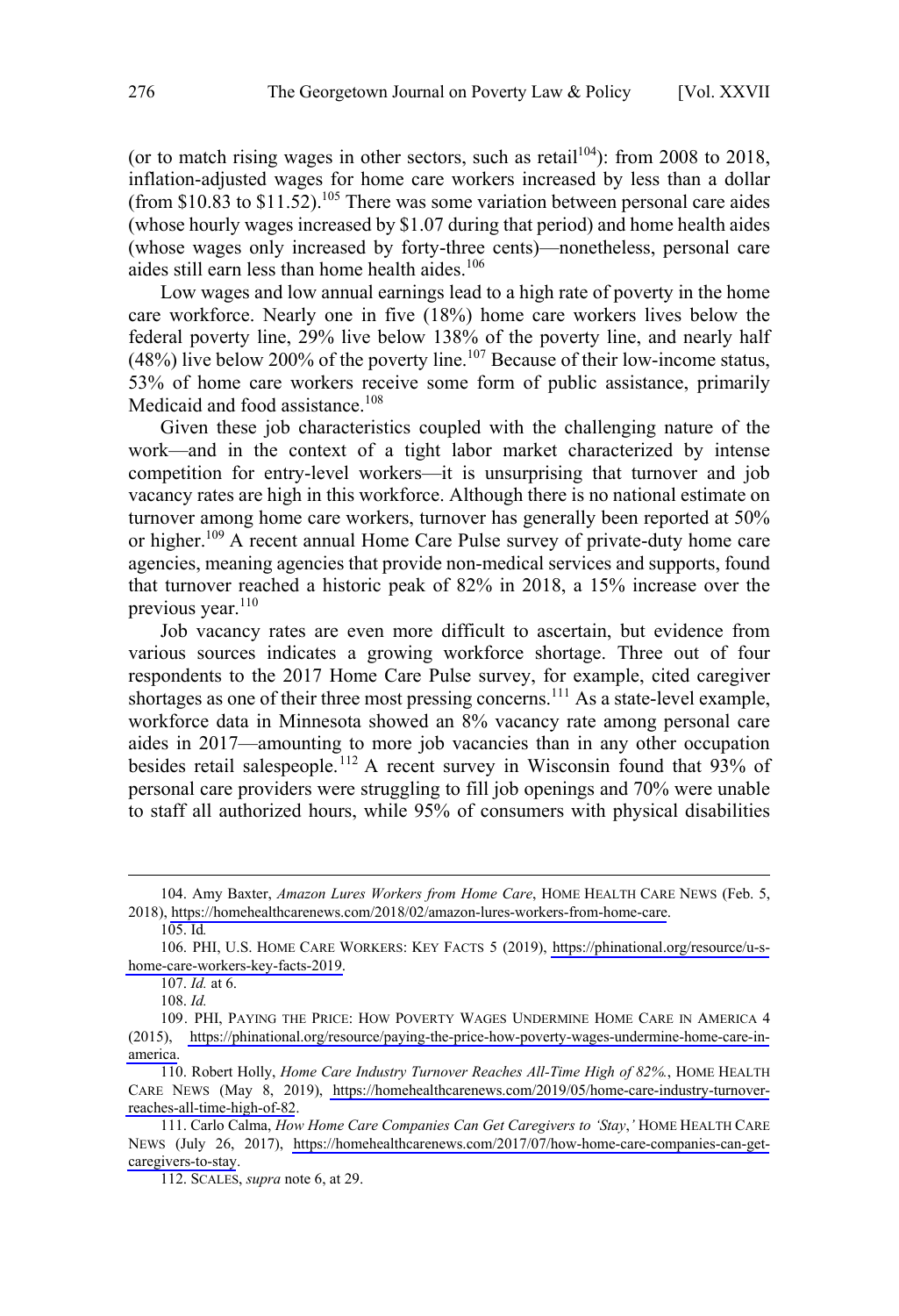$\overline{a}$ 

<span id="page-16-0"></span>were struggling to find workers directly.<sup>113</sup> Likewise, nearly 90% of home care agencies surveyed in Massachusetts in 2016 and 2017 reported that workforce challenges were their top concern.<sup>114</sup>

These turnover and job vacancy issues extend across the HCBS sector, regardless of how services are financed; in other words, recruitment and retention are universal challenges, as individuals and agencies compete for workers against each other and employers in other sectors. However, workforce challenges are particularly pronounced for Medicaid-funded services, which operate on the slim margins afforded by reimbursement rates, with little flexibility to increase wages or offer other advantages to potential workers.

In turn, workforce instability impedes the formation of strong, sustained relationships between consumers and their home care workers. As a result, at best, consumers are required to constantly orient new workers to their needs and preferences. At worst, they are at higher risk of unmet need, inappropriate care, and adverse outcomes such as avoidable emergency room visits or hospitalizations, and, ultimately, unnecessary institutionalization.<sup>115</sup> For these reasons, the growing gap between the demand for home care and the supply of home care workers indicated by the workforce data above—and experienced as a daily crisis in the field—presents a major barrier to fulfilling the promise of *Olmstead*.

## IV. ENTRENCHED WORKFORCE CHALLENGES AND PROMISING POLICY **SOLUTIONS**

This section discusses three areas that states must address (among others) to improve home care jobs and strengthen the home care workforce: compensation, training and career development, and scope of practice rules. The section concludes by briefly highlighting new opportunities to invest in the workforce.

## *A. Compensation for the Home Care Workforce*

An essential step toward addressing the home care workforce crisis is to ensure that home care jobs are compensated at a competitive rate—to recruit and retain a steady supply of strong candidates for the role. This step will require raising wages

PHI, STATE OF CARE: WISCONSIN'S HOME CARE LANDSCAPE 3, 9–10 (2017), 113.

[https://phinational.org/wp-content/uploads/2017/09/wisconsin\\_home\\_care\\_landscape\\_phi\\_2017\\_0.pdf.](https://phinational.org/wp-content/uploads/2017/09/wisconsin_home_care_landscape_phi_2017_0.pdf) 114. Press Release, Home Care Aide Council, MA Home Care Aide Industry Study Data Released

<sup>(</sup>May 31, 2018), [https://www.hcacouncil.org/news/403155/MA-Home-Care-Aide-Industry-Study-Data-](https://www.hcacouncil.org/news/403155/MA-Home-Care-Aide-Industry-Study-Data-Released.htm)[Released.htm.](https://www.hcacouncil.org/news/403155/MA-Home-Care-Aide-Industry-Study-Data-Released.htm)

<sup>115.</sup> David Russell et al., *Continuity in the Provider of Home Health Aide Services and the Likelihood of Patient Improvement in Activities of Daily Living*, 25 HOME HEALTH CARE MGMT. & PRAC. 6, 6–7 (2012); Robert Newcomer, Taewoon Kang & Julia Faucett, *Consumer-directed Personal Care: Comparing Aged and Non-aged Adult Recipient Health-related Outcomes Among Those with Paid Family Versus Non-Relative Providers*, 30 HOME HEALTH CARE SERVS. Q. 178, 178–97 (2011). Evidence from the nursing home context about the links between direct care staff turnover and service quality is also instructive here. *See, e.g.*, Alison M. Trinkoff, et al., *Turnover, Staffing, Skill Mix, and Resident Outcomes in a National Sample of US Nursing Homes*, 43 J. NURSING ADMIN. 630, 630–36 (2013); Nicholas Castle & John Engberg, *Staff Turnover and Quality of Care in Nursing Homes*, 43 MED. CARE 616, 616–26 (2005).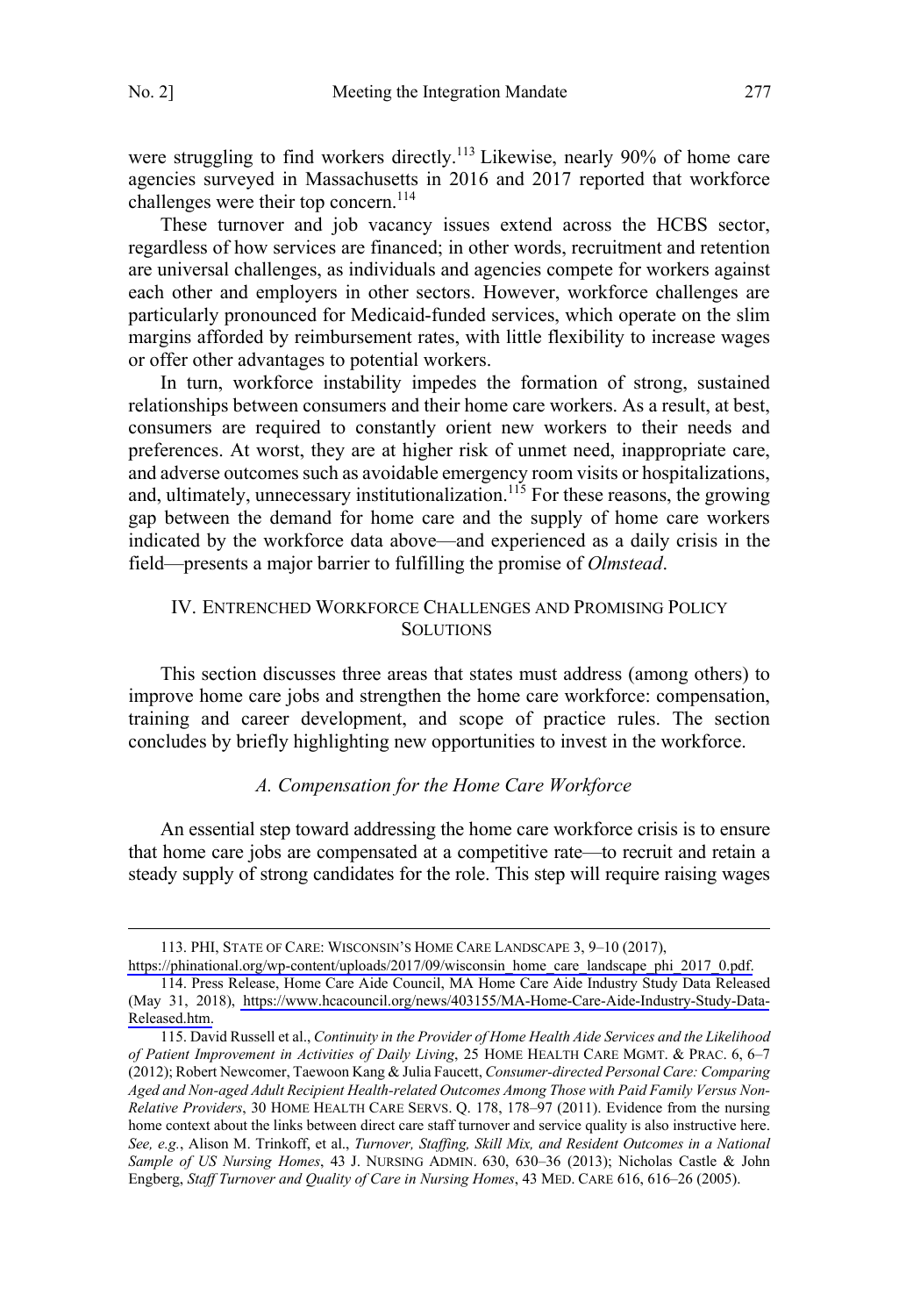above the minimum wage and addressing part-time scheduling norms so that home care workers can attain sufficient hours to earn a livable wage.<sup>116</sup>

A long-standing barrier to improving compensation for home care workers has been their exclusion from the wage and work-hour protections of the Fair Labor Standards Act (FLSA). When it was passed in 1938, the Act excluded "domestic workers," a category (comprising mainly women and people of color) that included cooks, housekeepers, maids, gardeners, and other employees providing household services in private homes, including personal assistance services.<sup>117</sup> The FLSA was amended in 1974 to include domestic workers, but so-called "companionship services"—which included home care services provided by both personal care aides and home health aides, whether hired privately or contracted through a home care agency—were still explicitly exempted.<sup>118</sup>

The law was challenged in court in 2002 by Evelyn Coke, a New York City home care worker who sued her employer for back pay for years of overtime.<sup>119</sup> The case reached the Supreme Court in 2007, which unanimously decided against Coke, ruling that her employer's actions were legal under the FLSA companionship exemption.<sup>120</sup> The Court also ruled, however, that the Department of Labor could revisit the companionship exemption with a view to bringing home care workers under FLSA protections.<sup>121</sup>

Four years later, President Obama asked the Department of Labor to extend the FLSA to cover home care workers and, after a lengthy rule-making process, the Department published a final rule narrowing the companionship exemption in October 2013.<sup>122</sup> The new rule was not implemented until late 2015, however, after being challenged by industry groups and then upheld by the U.S. Court of Appeals for the D.C. Circuit.<sup>123</sup> Under the final rule, now in full force, home care agencies can no longer claim the companionship exemption to the FLSA under any circumstances, and private employers can only claim the exemption if the worker provides primarily "fellowship and protection."<sup>124</sup> If the companionship includes any medically-related tasks, the exemption does not hold.<sup>125</sup> Outside of the exemption, home care workers must be paid at least the federal or state minimum wage, whichever is higher, for the first forty hours of the work week; overtime at

<sup>116.</sup> STEPHEN CAMPBELL, PHI, THE PART-TIME DILEMMA FOR DIRECT CARE WORKERS (2018), <https://phinational.org/wp-content/uploads/2018/03/Part-Time-Dilemma-PHI-2018.pdf>.

<sup>117.</sup> Lisa I. Iezzoni, Naomi Gallopyn & Kezia Scales, *Historical Mismatch Between Home-Based Care Policies and Laws Governing Home Care Workers*, 38 HEALTH AFF. 973, 973–80 (2019).

<sup>118.</sup> *Id.*; Fair Labor Standards Amendments of 1974, Pub. L. No. 93-259, §§ 7(b)(1), (2), 88 Stat. 55, 62 (1974).

<sup>119.</sup> Long Island Care at Home, Ltd. v. Coke, 551 U.S. 158, 164 (2007).

<sup>120.</sup> *Id.* at 175–76.

<sup>121.</sup> *Id.* at 175.

<sup>122.</sup> NAT'L EMP'T LAW PROJECT ET AL., U.S. DEPARTMENT OF LABOR HOME CARE RULE: WHAT'S NEXT? (2015),<https://phinational.org/wp-content/uploads/legacy/flsa-implementation-state-toolkit.pdf>.

<sup>123.</sup> Home Care Ass'n of Am. v. Weil, No. 14-cv-967 (D.D.C. Dec. 22, 2014).

<sup>124.</sup> U.S. DEP'T OF LABOR, FACT SHEET: APPLICATION OF THE FAIR LABOR STANDARDS ACT TO DOMESTIC SERVICE, FINAL RULE 1 (2013), [https://www.dol.gov/whd/regs/compliance/whdfsfinalrule.pdf.](https://www.dol.gov/whd/regs/compliance/whdfsfinalrule.pdf) 125. *Id.*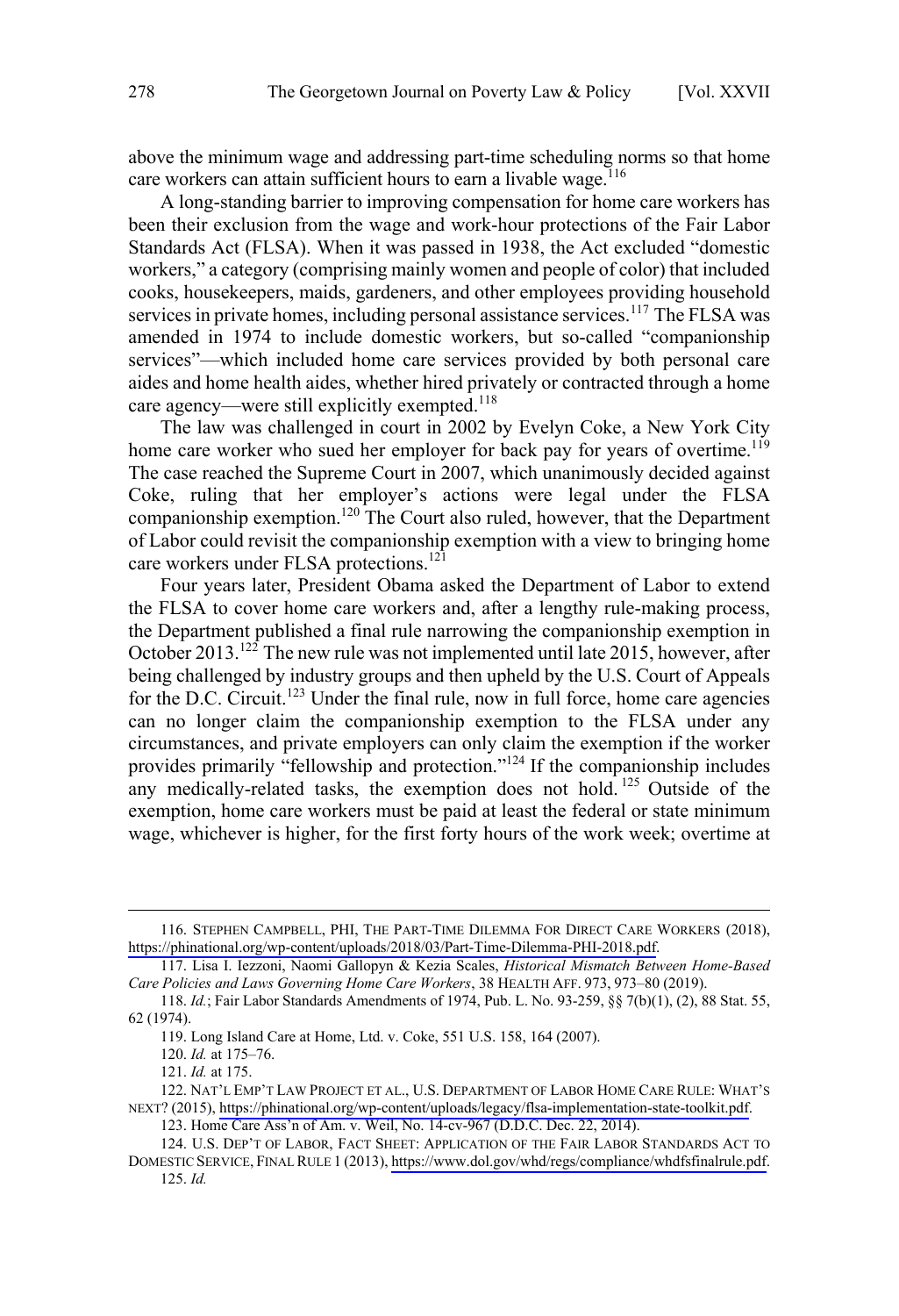time-and-a-half of their base pay; and travel time between clients who are assigned by a single employer.  $126$ 

Passed nearly two decades after *Olmstead*, the FLSA home care rule represented a watershed moment for the home care workforce. But rather than being hailed as an unequivocal victory, the rule generated considerable concern about the potential negative impact on both workers and consumers—if not matched by a guarantee of increased Medicaid funding to cover the new wage mandate.<sup>127</sup> The Department of Justice (DOJ) anticipated these concerns, explicitly calling on states to consider their obligations under the ADA and *Olmstead* when making plans to implement the final rule.<sup>128</sup> In a 2014 Dear Colleague letter, DOJ made clear that "states need to consider reasonable modifications to policies capping overtime and travel time for home care workers, including exceptions to these caps when individuals with disabilities otherwise would be placed at serious risk of institutionalization."129 There is limited published evidence available on states' and employers' strategies for implementing the FLSA home care rule.<sup>130</sup> However, reports from the field indicate that providers have attempted to contain costs by limiting overtime, which has forced workers to spread their work hours over more than one employer and compromised care continuity for consumers.<sup>131</sup>

As well as meeting the increased costs associated with the final home care rule—and other mandates, such as minimum wage increases, which have been implemented in twenty-one states in 2020 alone<sup>132</sup>—states must also consider how to ensure that home care jobs are competitive relative to other entry-level jobs. Otherwise, home care agencies and consumers will continue to struggle to attract workers who might receive a higher wage, more favorable hours, or other employment benefits in other sectors. The first step is to increase Medicaid reimbursement rates, engaging stakeholders in developing a transparent rate-

 $\overline{a}$ 

[https://www.ndrn.org/images/Documents/Media/Joint\\_home\\_care\\_advocacy\\_action\\_steps.pdf](https://www.ndrn.org/images/Documents/Media/Joint_home_care_advocacy_action_steps.pdf)

129. *Id.* 

131. SCALES, *supra* note 6, at 50.

132. Nat'l Conference of State Legislators, *State Minimum Wages: 2020 Minimum Wage by State* (Jan. 6, 2020), <https://www.ncsl.org/research/labor-and-employment/state-minimum-wage-chart.aspx>.

<sup>126 .</sup> PHI, *FLSA Facts: Understanding the Revised Companionship Exemption* (Oct. 6, 2015), <https://phinational.org/resource/flsa-facts-understanding-the-revised-companionship-exemption>.

<sup>127.</sup> See JUDGE DAVID L. BAZELON CTR. FOR MENTAL HEALTH LAW ET AL., ACTION STEPS FOR CONSUMERS AND ADVOCATES REGARDING THE NEW HOME CARE RULE: HOW TO PREVENT SERVICE CUTS AND PROTECT CONSUMER-DIRECTED PROGRAMS (2014),

<sup>(</sup>describing a range of concerns about the potential unintended consequences of new rule and how to address them).

<sup>128.</sup> U.S. Dep't of Justice and Dep't of Health and Human Servs., Dear Colleague Letter Regarding States' Olmstead Obligations When Implementing the New FLSA Rule Regarding Home Care Workers (Dec. 15, 2014), [https://www.ada.gov/olmstead/documents/doj\\_hhs\\_letter.pdf](https://www.ada.gov/olmstead/documents/doj_hhs_letter.pdf).

<sup>130.</sup> For an exception, the Office of Disability, Aging and Long-Term Care Policy in the Office of the Assistant Secretary for Planning and Evaluation (ASPE) recently published a report on state efforts to comply with the FLSA home care rule in consumer-directed programs in particular. *See* PAMELA J. DOTY, MARIE R. SQUILLACE, AND EDWARD KAKO, ANALYSIS OF STATE EFFORTS TO COMPLY WITH FAIR LABOR STANDARDS ACT PROTECTIONS TO HOME CARE WORKERS, ASPE (2019), <https://aspe.hhs.gov/system/files/pdf/263206/FLSAimpl.pdf>. The Government Accountability Office is also currently conducting a study of the implementation of the FLSA home care rule across states (according to email correspondence with the author).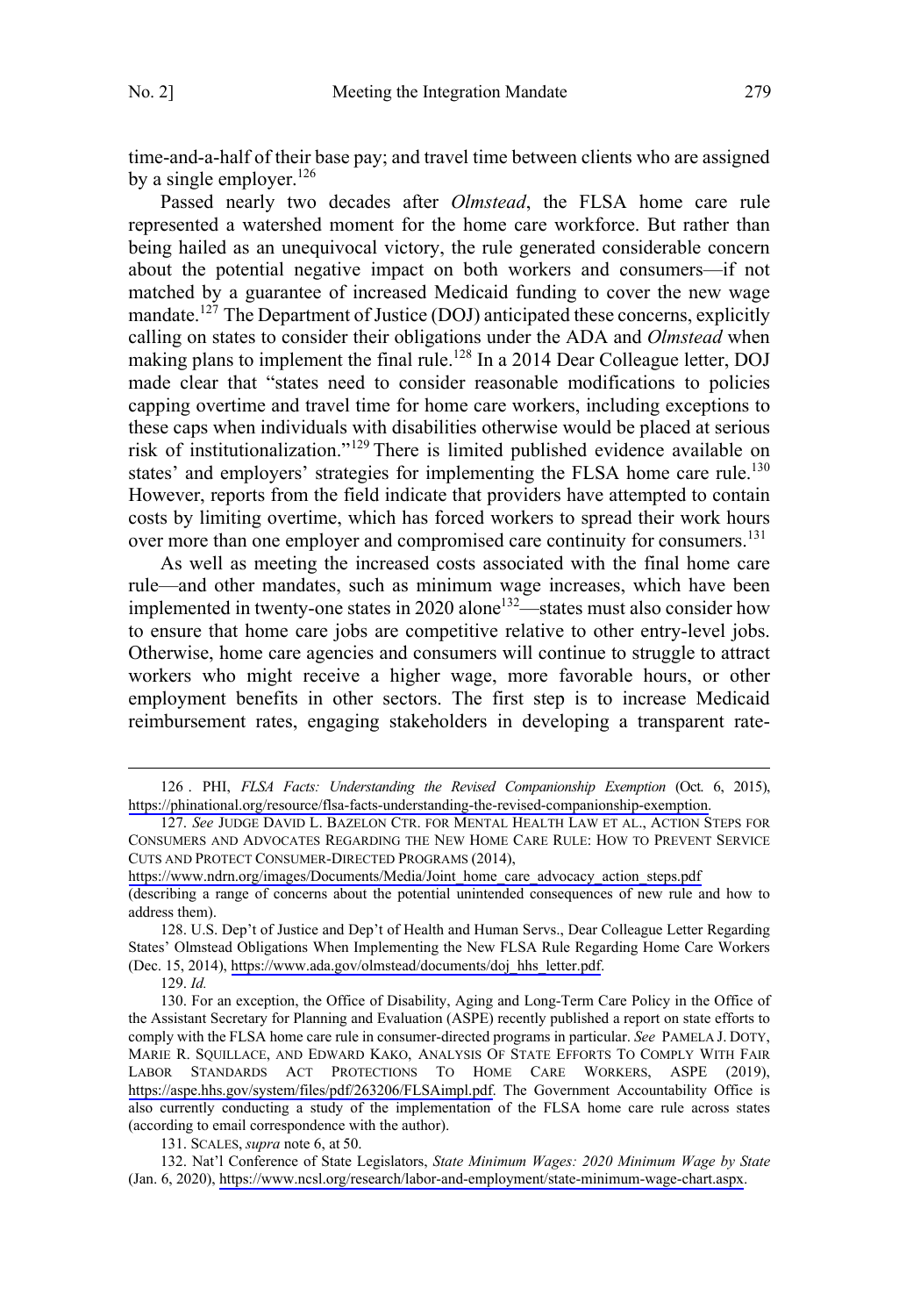setting methodology to ensure that home care agencies and self-directing consumers receive sufficient funds to meet wage mandates and offer competitive wages.

Beyond increasing reimbursement rates, states can implement requirements to ensure that workers experience the benefit of those increases, for example, by setting sector-wide wage floors or enacting wage pass-through legislation. For example, Colorado passed a law in May 2019 requiring the state's Department of Health Care Policy and Financing to request an 8.1% increase in the reimbursement rate for services delivered to consumers through HCBS waivers; to pass along 100% of the increase to direct care workers in fiscal year 2019–2020 and 85% in the following fiscal year; and to document that the increase went to workers.<sup>133</sup> The law also requires that the hourly minimum wage for home care workers should be set at \$12.41 per hour (exceeding the state minimum wage of \$11.10), and tasks the Department of Health Care Policy and Financing and the Department of Public Health and Environment with establishing a process for reviewing and enforcing initial and ongoing training for this workforce.  $^{134}$ Through this legislation, Colorado recognized the need not just to raise reimbursement rates overall but also to ensure that the increase results in a competitive wage for workers.

Wage pass-throughs have been implemented by a number of states over time, with evidence of positive impacts on the workforce. One early study of data from the 1996 and 2001 panels of the Survey of Income and Program Participation found that direct care workers in states with pass-through programs (twenty-three states at the time) earned as much as 12% more per hour than the same workers in other states, after the pass-throughs were implemented.<sup>135</sup> However, this type of legislative or executive action is very difficult to implement in the context of evertightening Medicaid budgets and political polarization, and pass-through amounts are often very small and/or temporary, if they are successfully implemented at all.

On a different order of magnitude, states are beginning to consider new models of LTSS financing and service-delivery that would better account for both population need and workforce capacity. Washington State, for example, recently became the first state to enact a social insurance system for long-term care through the Long-Term Care Trust Act.<sup>136</sup> Funded through a payroll tax (beginning in 2022), the program will provide a daily allowance of \$100 for eligible state residents (from 2025), which can be spent on a range of services and supports, including in-home personal assistance. <sup>137</sup> Other states may follow suit in transforming the LTSS system; Michigan, for example, has commissioned a long-

134. *Id.*

 $\overline{a}$ 

 $\overline{a}$ 

137. *Id.* 

<sup>133.</sup> S.B. 19-238, 2019 Reg. Sess. (Colo. 2019).

<sup>135.</sup> Reagan A. Baughman & Kristin Smith, *The Effect of Medicaid Wage Pass-Through Programs on the Wages of Direct Care Workers*, 48 MED. CARE 426, 426 (2010).

*See* Ron Lieber, *New Tax Will Help Washington Residents Pay for Long-Term Care*, N.Y. TIMES 136. (May 13, 2019),

[https://www.nytimes.com/2019/05/13/business/washington-long-term-care.html?login=email&auth=login](https://www.nytimes.com/2019/05/13/business/washington-long-term-care.html?login=email&auth=login-email)[email.](https://www.nytimes.com/2019/05/13/business/washington-long-term-care.html?login=email&auth=login-email)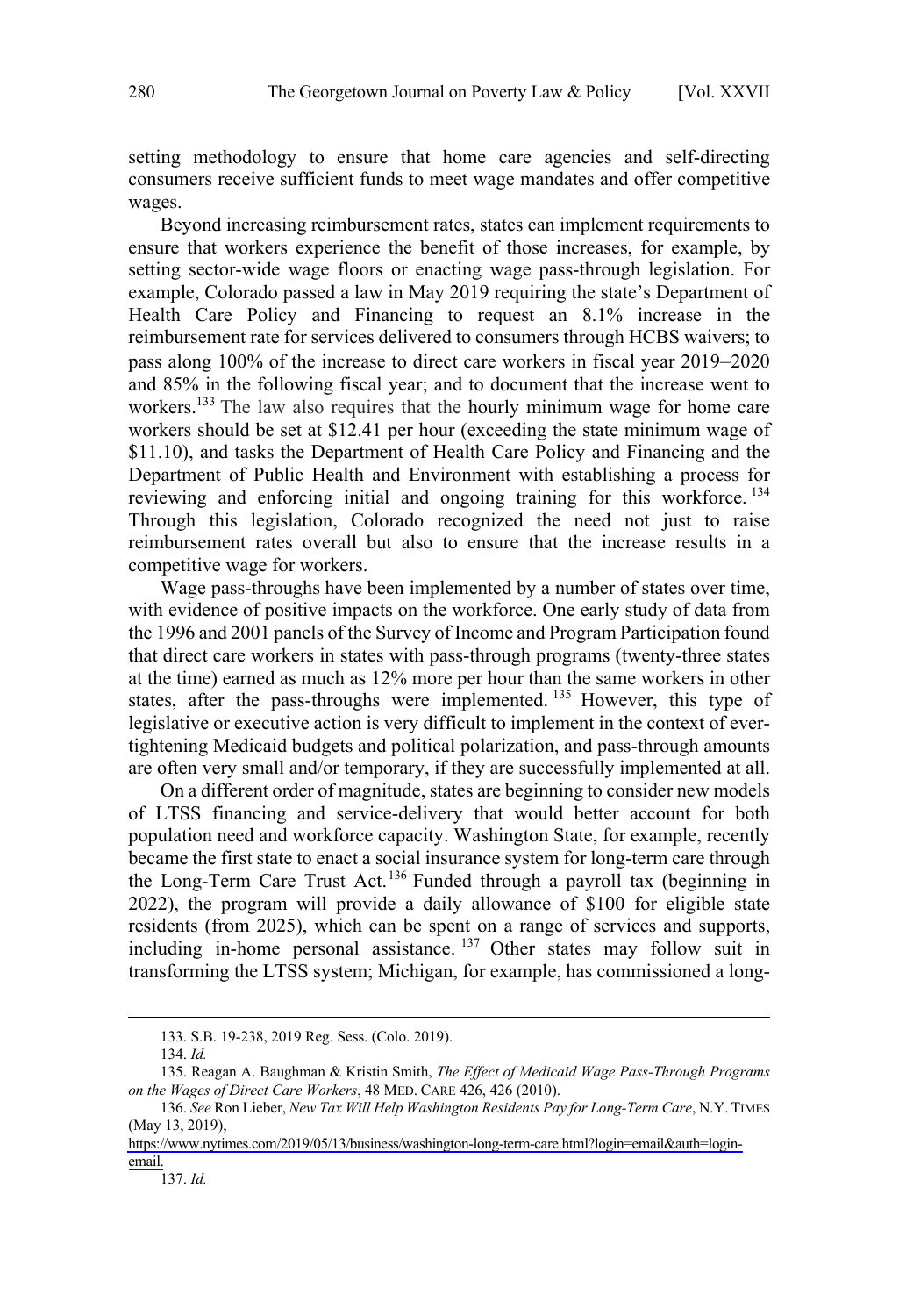<span id="page-20-0"></span>term care insurance feasibility study for the state to explore new financing options.138 The study includes a workforce component to assess the capacity of the workforce to meet current and future LTSS needs.<sup>139</sup>

In developing social insurance models, states can explicitly integrate workforce development and job quality considerations. For example, states might: increase the wage floor for all home care workers; enhance training requirements and systems; institute supervision training plans and standards; create a long-term workgroup to oversee direct care workforce issues; and more.<sup>140</sup>

#### *B. Training and Career Pathways for Home Care Workers*

Another essential strategy for improving the availability and quality of HCBS for consumers is to improve training and career development opportunities for home care workers. Training helps ensure workers are prepared with the technical and interpersonal skills they need to meet consumers' needs safely and appropriately. Robust training is especially important in the context of growing acuity in HCBS<sup>141</sup>; to ensure that workers protect their own and their clients' safety<sup>142</sup>; and to prepare workers to interact effectively with consumers, family members, and other members of the care team.<sup>143</sup> Well-developed, adequately funded training opportunities also help improve the profile of home care as a career option, which is critical for recruitment and retention.144 With the opportunity to attain recognized credentials, workers can craft a career in direct care that allows lateral and vertical job mobility. Without such portable credentials, they may leave the field altogether when they leave a particular home care position.<sup>145</sup>

However, the current training landscape for home care workers is fragmented and inconsistent. Only home health aides are subject to any federal training standards: to be employed by a Medicare-certified home health agency, home

 <sup>138.</sup> S.B. 0848, 99th Leg., Reg. Sess. (Mich. 2018).

<sup>139.</sup> *Id*.

<sup>140.</sup> See ROBERT ESPINOZA, STEPHEN CAMPBELL & KEZIA SCALES, PHI, WORKFORCE MATTERS: THE DIRECT CARE WORKFORCE AND STATE-BASED LTSS SOCIAL INSURANCE PROGRAMS 3 (2019), <https://phinational.org/resource/workforce-matters>.

<sup>141.</sup> KEZIA SCALES, PHI, IT'S TIME TO CARE: A DETAILED PROFILE OF AMERICA'S DIRECT CARE WORKFORCE 8 (2020), [https://phinational.org/resource/its-time-to-care-a-detailed-profile-of-americas](https://phinational.org/resource/its-time-to-care-a-detailed-profile-of-americas-direct-care-workforce)[direct-care-workforce](https://phinational.org/resource/its-time-to-care-a-detailed-profile-of-americas-direct-care-workforce).

<sup>142.</sup> Home care workers currently experience disproportionate rates of occupational injury, particularly musculoskeletal injuries. In 2016, injury rates were 144 injuries per 10,000 personal care aides and 116 per 10,000 home health aides, compared to 100 injuries per 10,000 workers across all U.S. occupations. STEPHEN CAMPBELL, PHI, WORKPLACE INJURIES AND THE DIRECT CARE WORKFORCE 3 (2018), <https://phinational.org/resource/workplace-injuries-direct-care-workforce>.

<sup>143.</sup> See, e.g., JO MORIARTY ET AL., SOCIAL CARE INSTITUTE FOR EXCELLENCE, RESEARCH BRIEFING 34: COMMUNICATION TRAINING FOR CARE HOME WORKERS: OUTCOMES FOR OLDER PEOPLE, STAFF, FAMILIES AND FRIENDS (2010), <https://www.scie.org.uk/publications/briefings/briefing34>; SCALES, *supra* note 6, at 52.

<sup>144.</sup> SCALES, *supra* note 6, at 52.

<sup>145.</sup> See BIANCA FROGNER & JOANNE SPETZ, UNIV. OF CAL. S.F. HEALTH WORKFORCE RESEARCH CTR. ON LONG-TERM CARE, ENTRY AND EXIT OF WORKERS IN LONG-TERM CARE 31 (2015), [https://healthworkforce.ucsf.edu/sites/healthworkforce.ucsf.edu/files/Report-](https://healthworkforce.ucsf.edu/sites/healthworkforce.ucsf.edu/files/Report-Entry_and_Exit_of_Workers_in_Long-Term_Care.pdf)

[Entry\\_and\\_Exit\\_of\\_Workers\\_in\\_Long-Term\\_Care.pdf.](https://healthworkforce.ucsf.edu/sites/healthworkforce.ucsf.edu/files/Report-Entry_and_Exit_of_Workers_in_Long-Term_Care.pdf)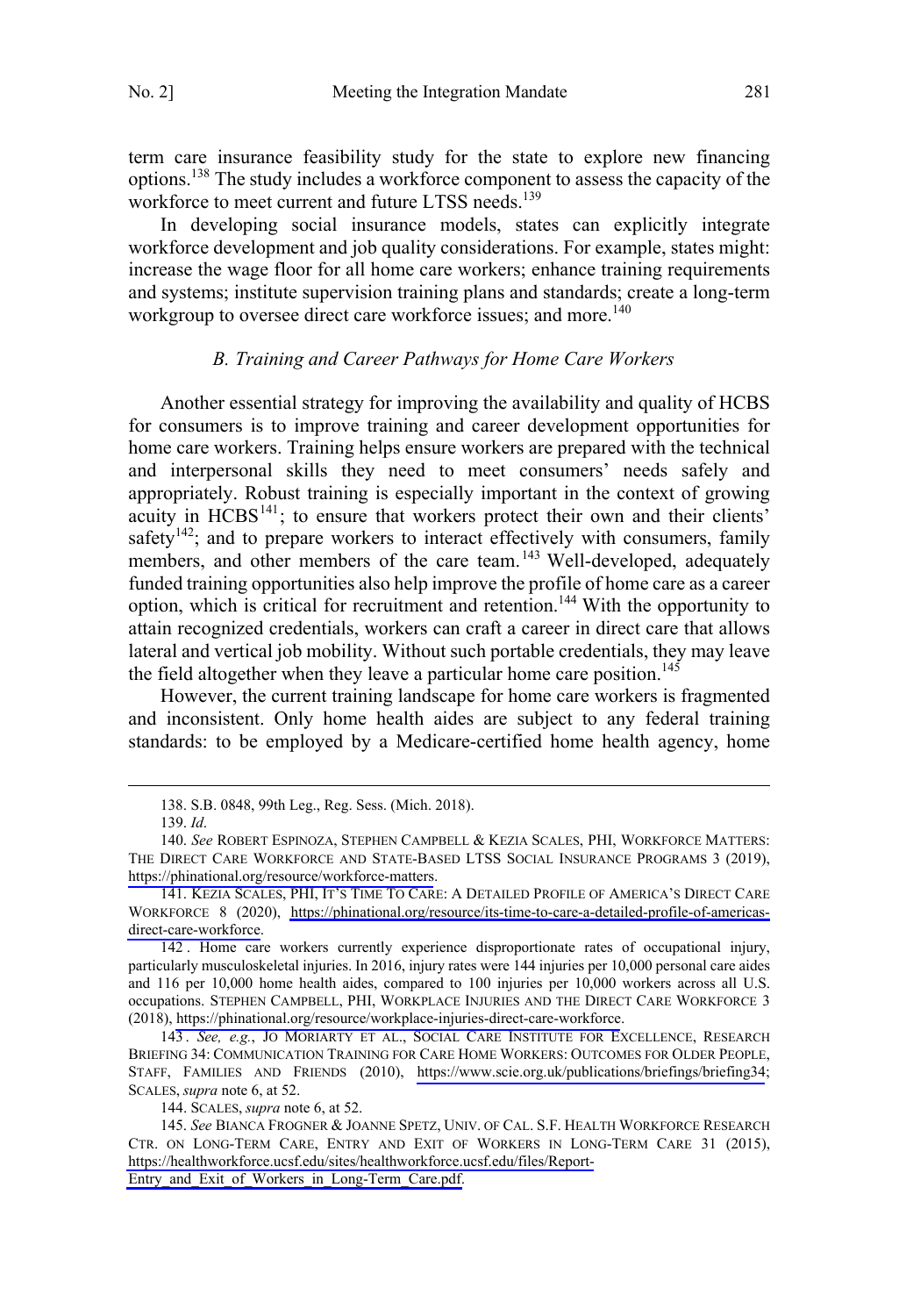health aides must complete at least seventy-five hours of pre-service training and twelve hours of annual in-service training.<sup>146</sup> Training standards for personal care aides, by contrast, are determined at the state level—with little uniformity across states, or in many cases, within a single state.<sup>147</sup> Seven states do not have *any* training requirements for personal care aides, and only fourteen states have uniform training standards for all agency-employed workers.<sup>148</sup> Where there are training-related regulations in place, they tend to be minimal; only about half of all states, for example, stipulate a minimum number of training hours for personal care aides under any set of regulations.<sup>149</sup>

A key dilemma confronting efforts to establish standardized minimum training requirements for home care workers—as a sector-wide workforce development strategy—is how to account for workers employed through consumer-directed programs. The majority of states and programs do not regulate training for independent providers, up to 70% of whom are consumers' family members and friends.<sup>150</sup> This approach is consistent with the principles of autonomy and independence that are central to the consumer-directed model.<sup>151</sup> It is also pragmatic: training regulations potentially limit the labor pool from which consumers can hire workers, which may exacerbate the risk of service gaps and unmet needs that consumers already face.<sup>152</sup> On the other hand, the lack of training standards raises quality assurance questions: namely, do workers have the competencies they need to provide safe and appropriate services, and do workers and consumers alike know their rights and responsibilities under the terms of the employment contract? As noted above, a lack of recognized training credentials can also limit lateral or upward job mobility for these workers, which can lead to higher levels of workforce attrition.

Although debates about training standards for independent providers often pit consumer advocates against workforce advocates, there is considerable overlap in goals related to quality, safety, workforce supply, and more. Indeed, in 2011 a diverse cross-section of advocates released a consensus document which suggests that acceptable training standards can be forged when:

1. Training strategies are developed at the local or state level with collaboration from a range of stakeholders;

 <sup>146. 42</sup> C.F.R. § 484.36 (2011).

*See Personal Care Aide Training Requirements by State*, PHI, 147.

<https://phinational.org/advocacy/personal-care-aide-training-requirements> (last visited Feb. 23, 2020). 148. *Id.*

<sup>149.</sup> *Id.*

<sup>150.</sup> See, e.g., Candace Howes, *Upgrading California's Home Care Workforce: the Impact of Political Action and Unionization*, 4 ST. OF CAL. LAB. 71, 86 (2004); Mallory Noe-Payne, *As Workforce Shortage Looms*, *Family Caregivers Fill the Gap*, WVTF (Sept. 18, 2019), [https://www.wvtf.org/post/workforce-shortage-looms-family-caregivers-fill-gap;](https://www.wvtf.org/post/workforce-shortage-looms-family-caregivers-fill-gap) Bea Rector, Director, Wash. State Dep't of Soc. & Health Serv., Presentation: The Important Role of Family Caregivers in Washington State's Long-term Services and Support Systems (Nov. 29, 2017), <https://www.milbank.org/wp-content/uploads/2017/12/Rector.pdf>.

<sup>151.</sup> *Self-Direction*, APPLIED SELF-DIRECTION, <http://www.appliedselfdirection.com/self-direction> (last visited Feb. 23, 2020).

<sup>152 .</sup> *See* Kevin J. Mahoney et al., *Unmet Needs in Self-directed HCBS Programs*, 62 J. GERONTOLOGICAL SOC. WORK, 195, 195–215 (2018).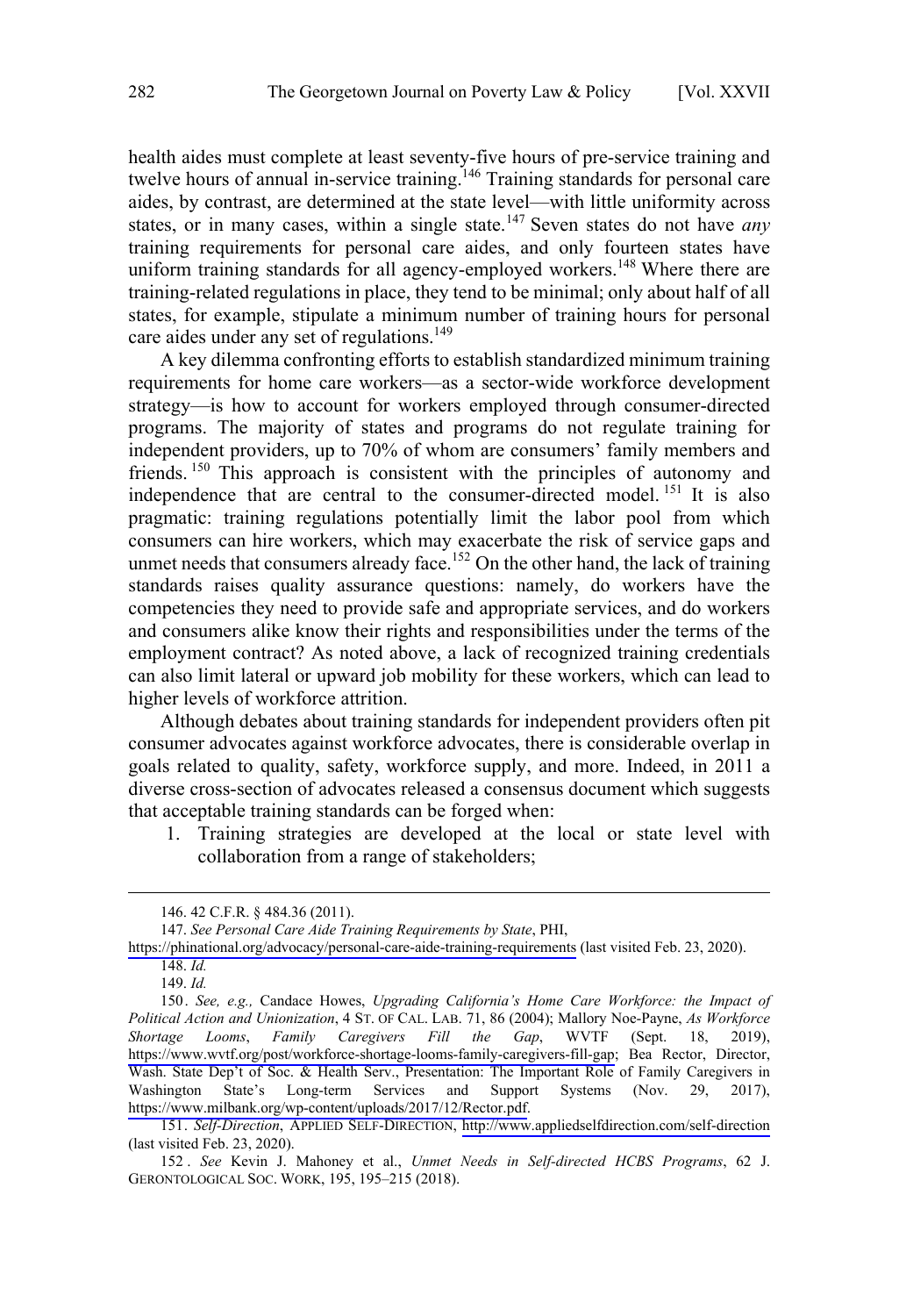- 2. Training requirements are funded independently of individuals' budgets;
- 3. Training requirements recognize the unique experience of family members and friends who are hired through consumer direction; and
- 4. Training curricula, where standardized, are designed in collaboration with consumers and workers and reflect the values and practices of selfdetermination.<sup>153</sup>

In tandem with efforts to implement acceptable training standards for independent providers, states and other entities can take steps to ameliorate the pressing recruitment challenges faced by consumers. A leading strategy is to create "matching service registries" to directly connect consumers with potential workers. These online platforms enable consumers to post open shifts online, and often to specify the type of assistance or worker that they require. Jobseekers can use the registries to find clients and shifts, and in some cases can create profiles showcasing their training, skills, and experience. There are currently fourteen matching service registries operating in ten states.<sup>154</sup>

Along with the lack of consistent training standards, there is also limited funding for home care workers' training programs. Entry-level training costs are not reimbursable through Medicaid, <sup>155</sup> with some exceptions, and workforce development funds (for example, through the 2014 Workforce Innovation and Opportunity Act) tend to prioritize occupations that offer better compensation and career development opportunities, such as licensed nursing rather than direct care roles.<sup>156</sup> As a result of these funding limitations, most training interventions—from small-scale pilots to national demonstration projects—tend to be grant-funded and therefore not sustained.<sup>157</sup> For example, one of the most coordinated efforts to improve training standards and programs for personal care aides to date was the Personal and Home Care Aide State Training Demonstration Program (PHCAST), which was funded through the ACA from 2010 through 2012 (with some grantees permitted no-cost extensions through 2014).<sup>158</sup> The six participating states— California, Iowa, Maine, Massachusetts, Michigan and North Carolina developed training programs (varying in length from 50 to 120 hours), created

<sup>153.</sup> See BOB KAFKA ET AL., GUIDING PRINCIPLES FOR PARTNERSHIPS WITH UNIONS AND EMERGING WORKER ORGANIZATIONS WHEN INDIVIDUALS DIRECT THEIR OWN SERVICES AND SUPPORTS 7 (2011), <http://www.appliedselfdirection.com/sites/default/files/Guiding%20Principles%20with%20Signatures.pdf> (discussing the conditions required for acceptable training standards).

*Matching Service Registries*, PHI, <https://phinational.org/advocacy/matching-service-registries> 154. (last visited Feb. 6, 2020).

<sup>155.</sup> NAT'L DIRECT SERV. WORKFORCE RESOURCE CTR., COVERAGE OF DIRECT SERVICE WORKFORCE CONTINUING EDUCATION AND TRAINING WITHIN MEDICAID POLICY AND RATE SETTING: A TOOLKIT FOR STATE MEDICAID AGENCIES 2 (2013), [https://www.medicaid.gov/sites/default/files/2019-](https://www.medicaid.gov/sites/default/files/2019-12/dsw-training-rates-toolkit.pdf) [12/dsw-training-rates-toolkit.pdf](https://www.medicaid.gov/sites/default/files/2019-12/dsw-training-rates-toolkit.pdf).

<sup>156.</sup> This claim is based on the author's personal communications with workforce development experts and other stakeholders since 2017.

<sup>157.</sup> *Id*.

*See* Jennifer Craft-Morgan et al., *Testing U.S. State-Based Training Models to Meet Health*  158. *Workforce Needs in Long-Term Care*, 43 AGEING INT'L 123, 123–140 (2018); Anne Montgomery & Daniel Wilson, *PHCAST: Final Evaluation Underscores Urgency of Building Out Comprehensive, Competency-Based Training for Direct Care Workers*, PHI (July 14, 2016), [https://phinational.org/phcast-final](https://phinational.org/phcast-final-evaluation-underscores-urgency-of-building-out-comprehensive-competency-based-training-for-direct-care-workers)[evaluation-underscores-urgency-of-building-out-comprehensive-competency-based-training-for-direct](https://phinational.org/phcast-final-evaluation-underscores-urgency-of-building-out-comprehensive-competency-based-training-for-direct-care-workers)[care-workers](https://phinational.org/phcast-final-evaluation-underscores-urgency-of-building-out-comprehensive-competency-based-training-for-direct-care-workers).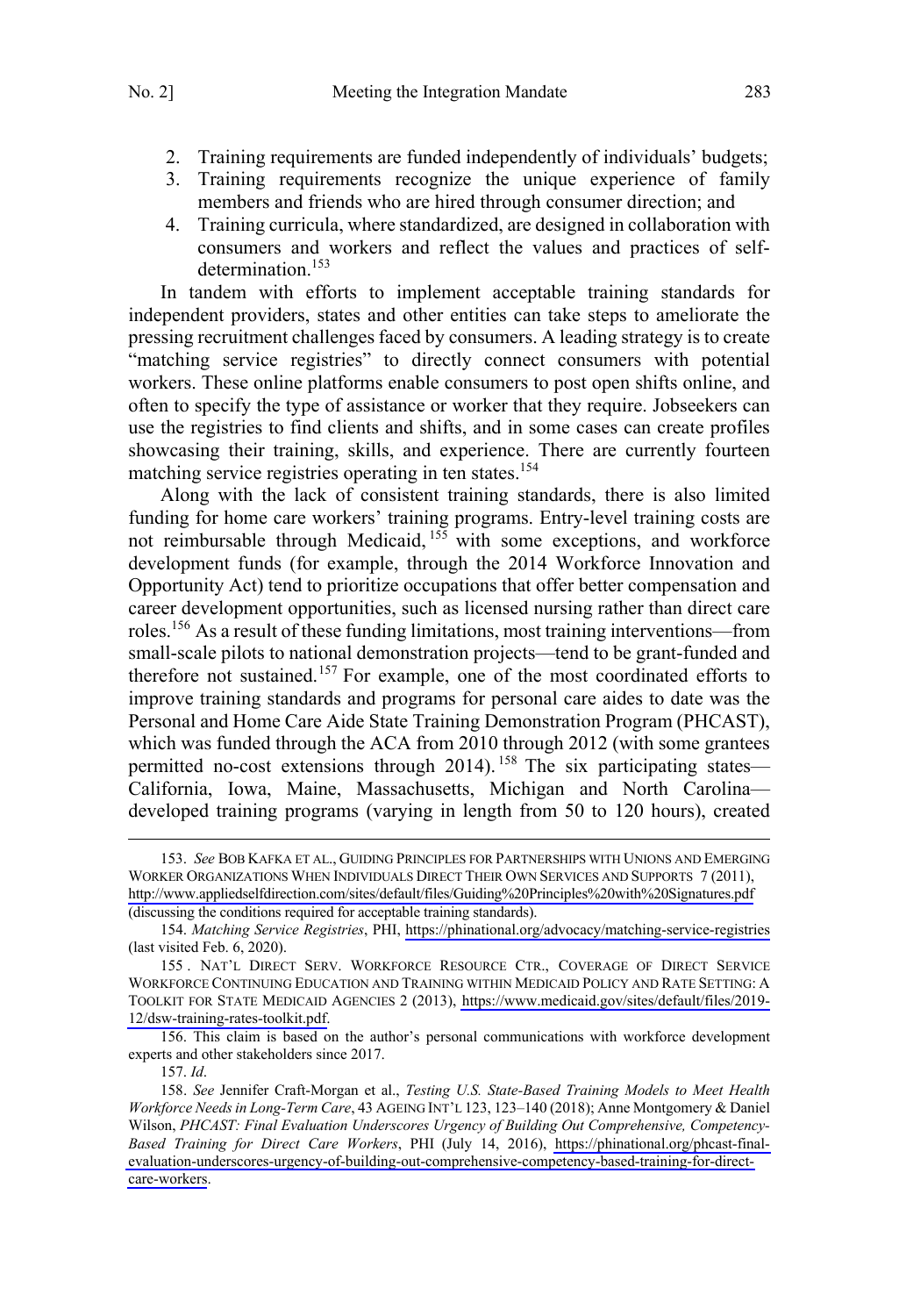competency assessments, and trained both new and incumbent workers. <sup>159</sup> Although it had some lasting impact in each of the six states, the PHCAST program did not fundamentally transform the training landscape for personal care aides for example, it did not lead to the creation of minimum national training standards or the widespread adoption of tested training models.<sup>160</sup>

As well as better entry-level training standards and programs, ongoing training and career advancement opportunities are also needed—to ensure that all home care workers have the necessary skills to meet consumers' needs as well as to provide a viable career ladder for experienced home care workers, and thereby to retain more workers in the field while also maximizing their contribution.<sup>161</sup> Linking to Section IV.A, it is critical to connect career advancement with increased compensation, to ensure that workers are financially incentivized to pursue further training and take on additional responsibilities.

A key example of an advanced role for home care workers is a senior aide role. With appropriate training and support, a senior aide can support entry-level workers, provide enhanced assistance for consumers and family caregivers, help resolve care challenges, and/or serve as a resource to the interdisciplinary care team, among other responsibilities. Other advanced roles for home care workers include peer mentor, to support both new and incumbent workers in navigating onthe-job challenges; assistant trainer, to support the delivery of entry-level or inservice training and provide one-on-one support to trainees; and assistant coordinator, to help improve care coordination.

Advanced roles for home care workers have been successfully pilot-tested<sup>162</sup> but rarely scaled up to the state level. Washington State offers an exception to the rule by offering an Advanced Home Care Aide Specialist role.<sup>163</sup> An apprenticeship program offered by the SEIU 775 Benefits Group, which is a partnership between the union and the state, the program provides seventy hours of advanced training for experienced home care workers.<sup>164</sup> Trainees are paid to attend the program, receive an additional fifty cents per hour upon completion, and earn a nationally recognized apprenticeship certification from the Department of Labor. The state is also developing a Behavioral Health Advanced Home Care Aide program, to develop the workforce that will enable those with severe and persistent mental illness to receive services at home.<sup>165</sup>

<sup>159.</sup> HEALTH RES. AND SERV. ADMIN., DEP'T. OF HEALTH AND HUMAN SERVS., REPORT TO CONGRESS: PERSONAL AND HOME CARE AIDE STATE TRAINING (PHCAST) DEMONSTRATION PROGRAM EVALUATION 6, 13– 14,(2016),<https://www.hrsa.gov/sites/default/files/about/organization/bureaus/bhw/reportstocongress/phcastreport.pdf> 160. *Id.*

<sup>161.</sup> Kirstin Falzon, *One Company's Solution for Filling the Coming Demand for Home Care Providers*, WORKING NATION (May 11, 2017), [https://workingnation.com/one-companys-solution-filling-coming](https://workingnation.com/one-companys-solution-filling-coming-demand-home-care-providers)[demand-home-care-providers.](https://workingnation.com/one-companys-solution-filling-coming-demand-home-care-providers)

<sup>162.</sup> *See* David Russell et al., *Preparing Home Health Aides to Serve as Health Coaches for Home Care Patients with Chronic Illness: Findings and Lessons Learned from A Mixed-Method Evaluation of Two Pilot Programs*, 29 HOME HEALTH CARE MGMT. & PRAC. 191, 192 (2017); Falzon, *supra* note 161.

*See National Apprenticeship Certification*, SEIU 775 BENEFITS GROUP, 163.

<https://www.myseiubenefits.org/national-apprenticeship-certification>(last visited Feb. 23, 2020). 164. *Id.* 

*See* Grace Kiboneka, Presentation at the Nat'l Acad. of State Health Policy Ann. State Health Policy 165. Conference: Supporting Washington State's Long-term Services and Supports Workforce (Aug. 16, 2018),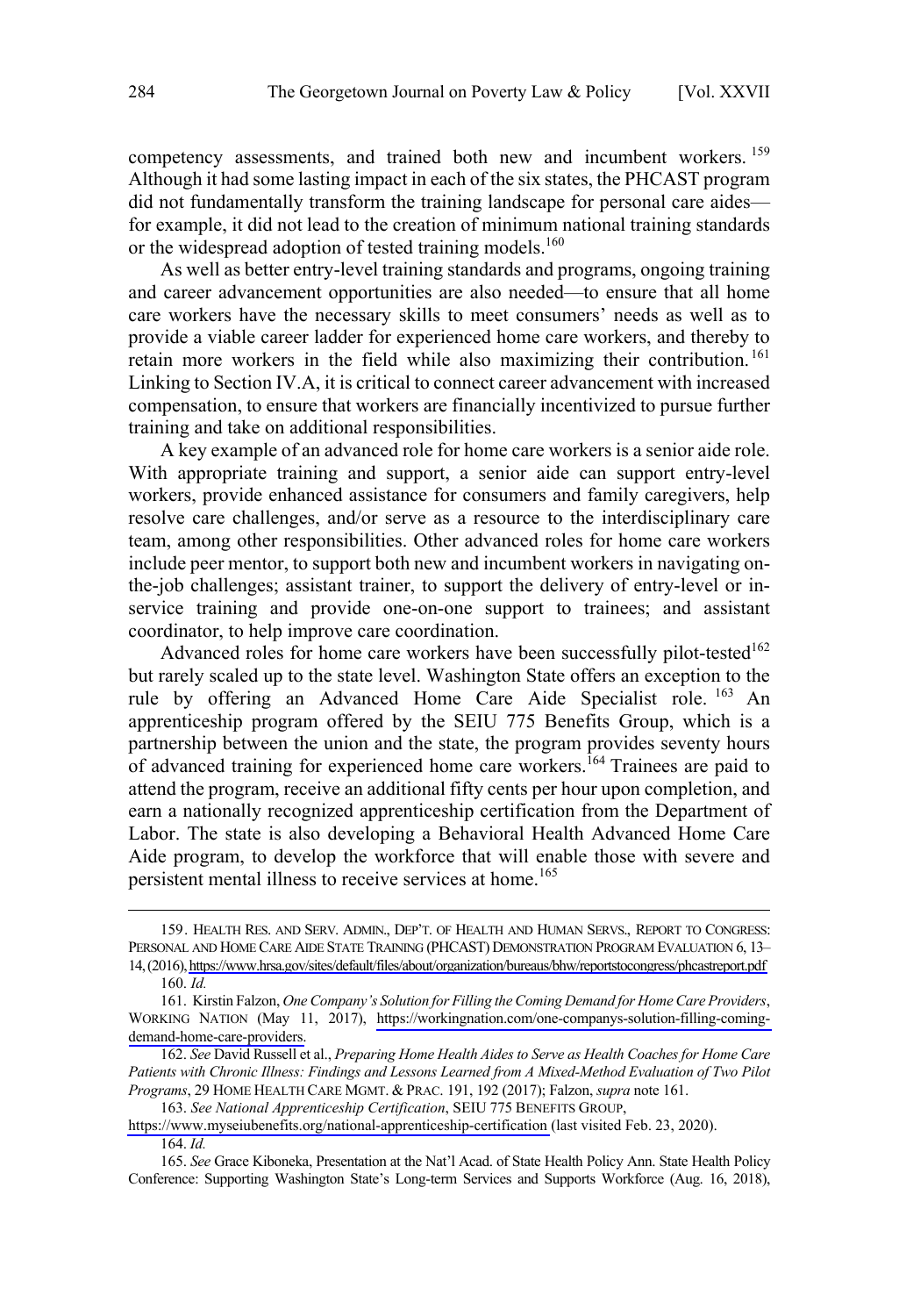#### *C. Scope of Practice Limitations in Home Care*

<span id="page-24-0"></span>A third workforce-related barrier to meeting the promise of *Olmstead* is the inconsistency in rules and regulations concerning what home care workers, including both personal care aides and home health aides, are authorized to do. The allowed "scope of practice" for home care workers is determined primarily by nurse practice acts, as well as by other laws, regulations, and norms of practice; and therefore varies considerably by state, program, occupational role, and servicedelivery model.<sup>166</sup>

Nurse practice acts determine, at the state level, which nursing or health maintenance tasks can only be performed by or under the direct supervision of a licensed nurse. <sup>167</sup> Nurse practice acts range from broad (with no limits on delegation) to narrow (specifying a limited number of allowable tasks or settings), with variation in between.<sup>168</sup> When they are narrow or conservatively interpreted (by home care agencies or by individual nurses), nurse practice acts can strictly limit what workers are able to do—which can, in turn, undermine consumers' access to the care they need. According to AARP's 2017 LTSS State Scorecard, which measures state-level LTSS system performance from the viewpoint of consumers and their families, sixteen states have broad nurse delegation rules (compared to nine in 2013), meaning that they permit nurse delegation of all sixteen health maintenance tasks measured by the scorecard.<sup>169</sup> Thirty-two states and D.C. allow nurse delegation of at least twelve tasks, while four states do not allow delegation of any of the tasks. $170$ 

The variation across states in nurse delegation rules is exacerbated by intrastate variation in how the rules apply to each type of home care worker. Agencyemployed workers are covered by nurse practice acts, while unpaid family caregivers and independent providers (hired directly by consumers) are generally exempt (implicitly or explicitly).  $171$  This raises concerns about inequity for consumers, depending on the model of service-delivery they are enrolled in—that

167. *See* Reinhard, *supra* note 166.

168. SUSAN REINHARD, U.S. DEP'T. OF HEALTH AND HUMAN SERVS., CONSUMER DIRECTED CARE AND NURSE PRACTICE ACT 4–8 (2001), [https://aspe.hhs.gov/basic-report/consumer-directed-care-and-nurse](https://aspe.hhs.gov/basic-report/consumer-directed-care-and-nurse-practice-acts)[practice-acts.](https://aspe.hhs.gov/basic-report/consumer-directed-care-and-nurse-practice-acts)

170. *Id.*

[https://custom.cvent.com/024D0492CF3C4ED1AEDC89C0490ECDEE/files/event/E097A8FCDDD34B0CA](https://custom.cvent.com/024D0492CF3C4ED1AEDC89C0490ECDEE/files/event/E097A8FCDDD34B0CAFD1DC01FFFFC9B8/7e608e0d4f7a4712a968d921b595dd9atmp.pdf) [FD1DC01FFFFC9B8/7e608e0d4f7a4712a968d921b595dd9atmp.pdf.](https://custom.cvent.com/024D0492CF3C4ED1AEDC89C0490ECDEE/files/event/E097A8FCDDD34B0CAFD1DC01FFFFC9B8/7e608e0d4f7a4712a968d921b595dd9atmp.pdf)

<sup>166.</sup> Susan C. Reinhard, *A Case for Nurse Delegation Explores a New Frontier in Consumer-Directed Patient Care*, 34 GENERATIONS 75, 75–77 (2010); *see* Joanne Spetz et al., *Home And Community-Based Workforce For Patients With Serious Illness Requires Support To Meet Growing Needs*, 38 HEALTH AFF. 902, 905 (2019); JOANNE SPETZ, HEALTHFORCE CTR. AT UCSF, HOME HEALTH AIDES AND PERSONAL CARE ASSISTANTS: SCOPE OF PRACTICE REGULATIONS AND THEIR IMPACT ON CARE, 5–10 (2019). To note, "scope of practice" refers primarily to the services that a health care provider can perform under the terms of their professional license. Since home care workers are not licensed by a professional body, the term is used loosely here to describe the activities that they are allowed or authorized to perform by nurse practice acts and other statutes and regulations.

<sup>169.</sup> SUSAN REINHARD ET AL., AARP PUB. POL'Y INST., PICKING UP THE PACE OF CHANGE: A STATE SCORECARD ON LONG-TERM SERVICES AND SUPPORTS FOR OLDER ADULTS, PEOPLE WITH PHYSICAL DISABILITIES, AND FAMILY CAREGIVERS (2017).

<sup>171.</sup> Reinhard, *supra* note 166, at 76.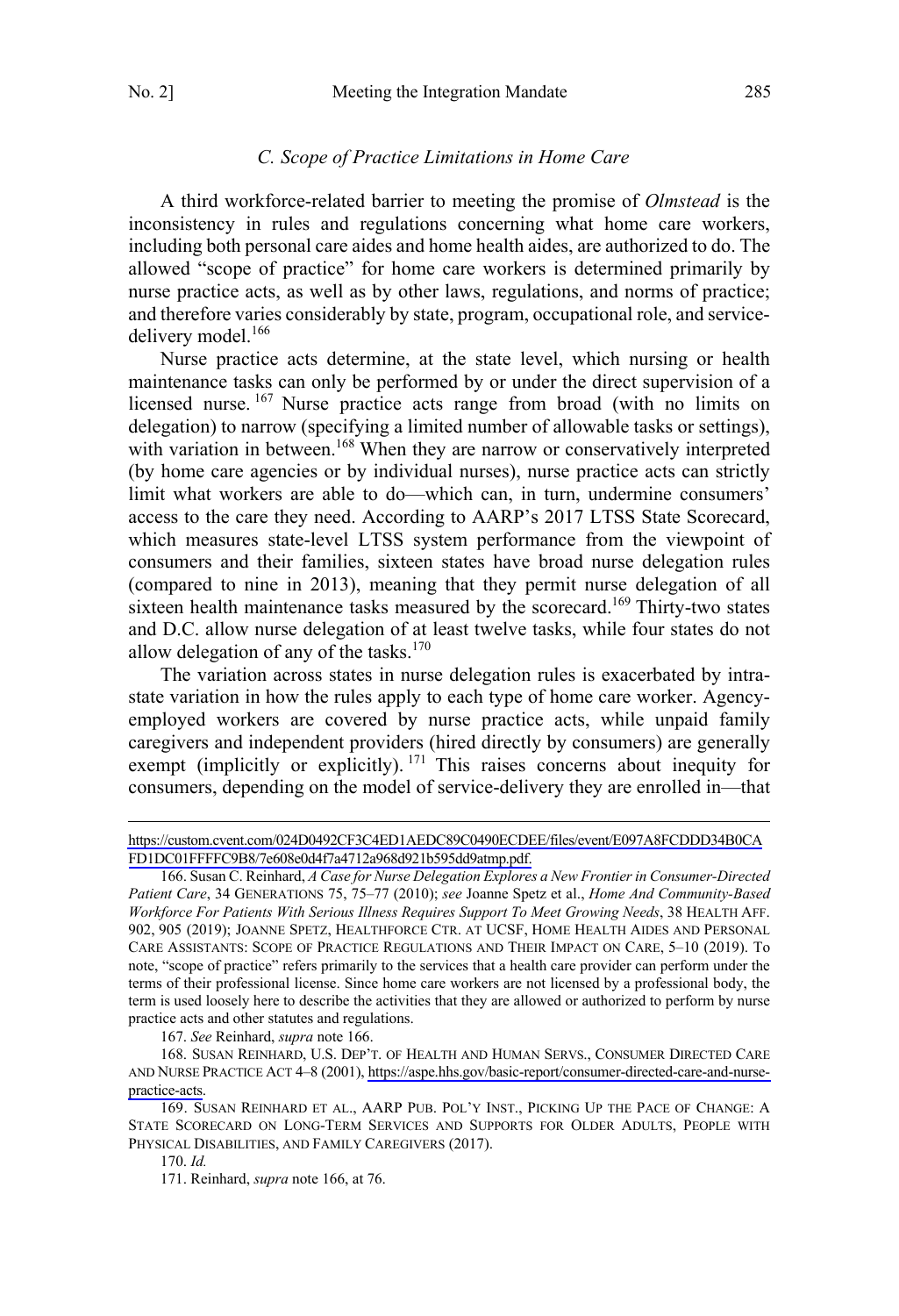is, a consumer may have their needs met through a consumer-direction program, but would not be able to receive the same level of support from an agencyemployed worker.<sup>172</sup>

States have explored a number of strategies for resolving these inconsistencies and ensuring that home care workers can work to the top of their skill set. The New Jersey Board of Nursing, for example, adopted new regulations in 2016 that explicitly authorize nurses to exercise discretion over delegation to home health aides, including delegation of tasks related to medication administration. The regulations were amended after a pilot program on enhanced nurse delegation showed positive outcomes, including more timely medication administration for consumers, improvements in their peace of mind, health, and independence, and better family respite.<sup>173</sup> Moreover, the evaluation found that delegation helped address unmet need: in approximately one out of five cases, the delegated task had not been performed at all prior to delegation, while in other cases, the task had been performed irregularly or without authorization.<sup>174</sup>

Taking another approach, New York State recently created an Advanced Home Health Aide role to expand delegation while also formalizing an advanced role for home care workers.<sup>175</sup> With additional training and certification, advanced home health aides are authorized to administer medications, under nurse delegation and supervision, to medically stable consumers.<sup>176</sup> New York State's nurse practice act was amended more than two decades ago to explicitly allow consumerdirected personal care aides to perform a range of nursing tasks, including medication administration, that are not permissible for agency-employed workers. <sup>177</sup> Therefore, enactment of the Advanced Home Health Aide role achieves some parity, in principle, between home health aides and independent providers in the state. However, there is a lack of designated funding for advanced home health aides' training, supervision, or wage increases, which renders uptake of the new role very unlikely.

As a final example, the California Future Health Workforce Commission has proposed creating a "universal home care worker" occupation in the state which would lay out a very clear career development pathway for home care workers.<sup>178</sup>

<sup>172.</sup> *Id.*

<sup>173.</sup> JENNIFER FARNHAM ET AL., RUTGERS CTR. FOR ST. HEALTH POL'Y, NEW JERSEY NURSE DELEGATION PILOT EVALUATION REPORT 20 (2011),

[https://www.state.nj.us/humanservices/dds/documents/Report%20Formatted%2010may11%20with%20covers.pdf.](https://www.state.nj.us/humanservices/dds/documents/Report%20Formatted%2010may11%20with%20covers.pdf) 174. *Id.*

Allison Cook, *New York Legislature Passes Advanced Home Health Aide Legislation*, PHI (June 175. 21, 2016), [https://phinational.org/new-york-legislature-passes-advanced-home-health-aide-legislation.](https://phinational.org/new-york-legislature-passes-advanced-home-health-aide-legislation)

<sup>176.</sup> N.Y. State Educ. Dep't, *Practice Information: Advanced Home Health Aides*, OFFICE OF THE PROFESSIONS, <http://www.op.nysed.gov/prof/nurse/nursing-ahha.htm>(last visited Feb. 23, 2020).

<sup>177.</sup> See MARY LOU BRESLIN, IMPROVING SUPPORT FOR HEALTH MAINTENANCE IN HOME AND COMMUNITY-BASED SERVICES: HOW STATES ADAPT NURSING RULES FOR THE COMMUNITY FIRST CHOICE PROGRAM 5 (2018),

[https://clpc.ucsf.edu/sites/clpc.ucsf.edu/files/reports/Improving%20Support%20for%20Health%20Maint](https://clpc.ucsf.edu/sites/clpc.ucsf.edu/files/reports/Improving%20Support%20for%20Health%20Maintenance%20in%20HCBS.pdf) [enance%20in%20HCBS.pdf.](https://clpc.ucsf.edu/sites/clpc.ucsf.edu/files/reports/Improving%20Support%20for%20Health%20Maintenance%20in%20HCBS.pdf)

<sup>178.</sup> CAL. FUTURE HEALTH WORKFORCE COMM'N, MEETING THE DEMAND FOR HEALTH: FINAL REPORT OF THE CALIFORNIA FUTURE HEALTH WORKFORCE COMMISSION 140 (2019),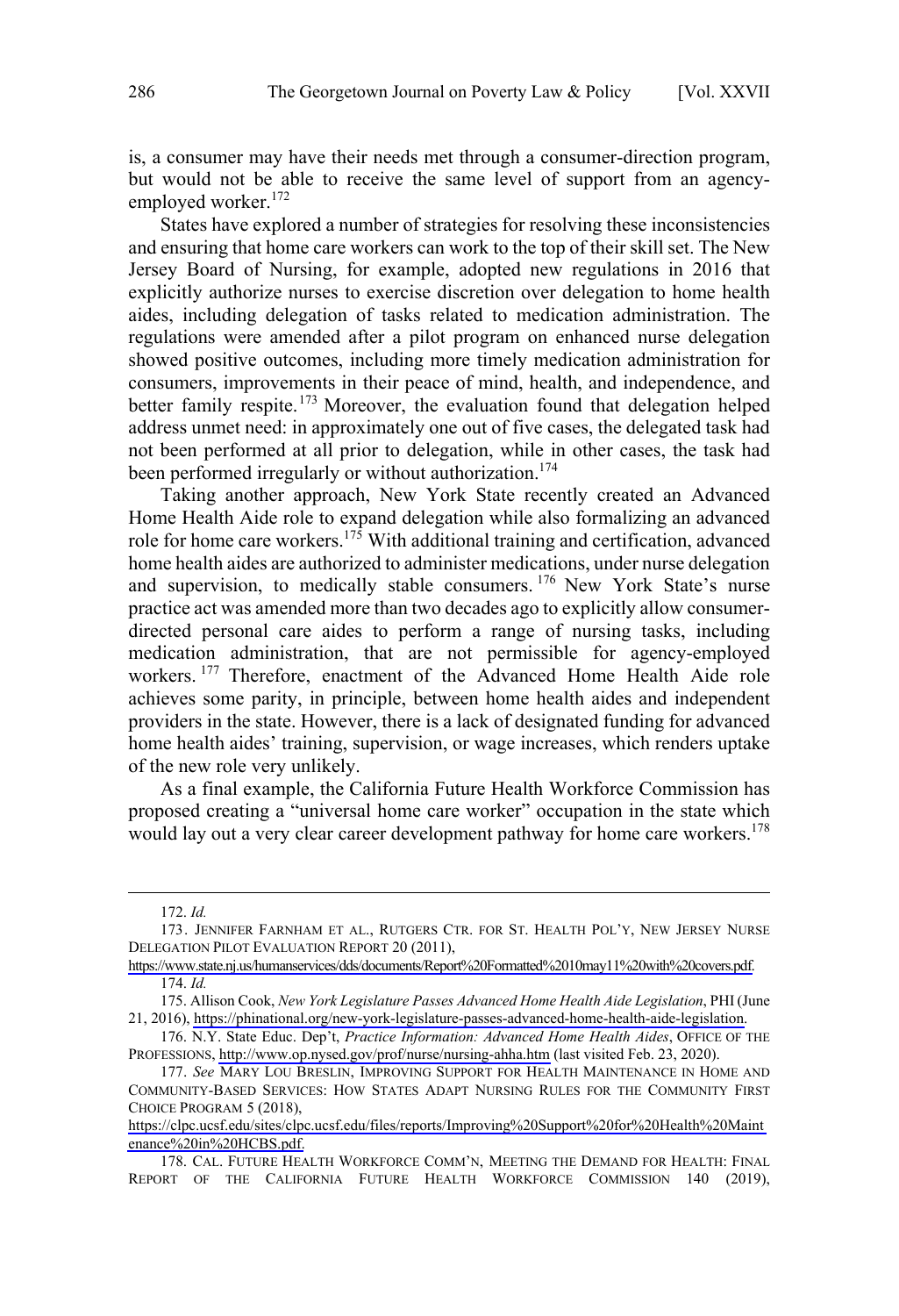<span id="page-26-0"></span>The remit of the workforce commission, which was convened in 2017, was to create a comprehensive strategy for closing the gap between the existing health care workforce and the one that will be needed in the future. As one of their recommendations for strengthening the health care workforce overall, the commission proposed a universal home care worker occupation with three competency-based levels, ranging from non-medical personal care to "paramedical services for the most complex cases," with the latter requiring amendments to California's nurse practice act.<sup>179</sup> Importantly, the commission recommended that each occupational level must be accompanied by enhanced compensation to match the additional training and responsibilities involved.<sup>180</sup>

#### *D. New Opportunities to Invest in the Home Care Workforce*

Major shifts in the health care financing and delivery landscape present potential new opportunities to improve training, develop career pathways, and boost compensation for home care workers. Value-based payment and managed care are two key opportunities.

Value-based payment refers to payment arrangements based on the value rather than volume of services provided—with value generally defined as higher quality at a lower cost. The overarching goal of value-based payment is to incentivize health care providers to make quality improvements that benefit both consumers and the health care system. The number of states and territories that have implemented any type of value-based payment program in health care overall has increased from just one in 2008 to forty-eight in 2018, and these programs are now well-established in primary, acute, and skilled nursing care settings.<sup>181</sup>

Now being introduced incrementally in home care, value-based payment can be leveraged to improve home care jobs and increase recruitment and retention.<sup>182</sup> Value-based payment arrangements may be used in home care to incentivize providers' workforce investments directly, by rewarding progress on defined workforce measures, or indirectly, by rewarding outcomes that are most sensitive to the contribution of a strong, well-prepared workforce.<sup>183</sup> The sector is still struggling to identify a manageable set of quality outcomes for the home care setting, however.<sup>184</sup> The rate of potentially avoidable hospitalizations is one

[https://futurehealthworkforce.org/wp-](https://futurehealthworkforce.org/wp-content/uploads/2019/03/MeetingDemandForHealthFinalReportCFHWC.pdf)

[content/uploads/2019/03/MeetingDemandForHealthFinalReportCFHWC.pdf.](https://futurehealthworkforce.org/wp-content/uploads/2019/03/MeetingDemandForHealthFinalReportCFHWC.pdf)

<sup>179.</sup> *Id.*

<sup>180.</sup> *Id.* at 34.

<sup>181.</sup> CHANGE HEALTHCARE, VALUE-BASED CARE IN AMERICA: STATE-BY-STATE 66–67 (2019), <https://inspire.changehealthcare.com/stateVBRstudy>.

<sup>182.</sup> See generally Allison Cook, *In Value-Based Payment, the Direct Care Workforce Matters*, PHI (Apr. 8, 2019), [https://phinational.org/in-value-based-payment-the-direct-care-workforce-matters.](https://phinational.org/in-value-based-payment-the-direct-care-workforce-matters)

<sup>183.</sup> See ALLISON COOK, PHI, VALUE-BASED PAYMENT AND THE HOME CARE WORKFORCE: WHAT NEW YORK CAN TEACH OTHER STATES 2–3 (2019), [https://phinational.org/resource/value-based](https://phinational.org/resource/value-based-payment-and-the-home-care-workforce-what-new-york-can-teach-other-states)[payment-and-the-home-care-workforce-what-new-york-can-teach-other-states.](https://phinational.org/resource/value-based-payment-and-the-home-care-workforce-what-new-york-can-teach-other-states)

<sup>184.</sup> NAT'L QUALITY FORUM, QUALITY IN HOME AND COMMUNITY-BASED SERVICES TO SUPPORT COMMUNITY LIVING: ADDRESSING GAPS IN PERFORMANCE MEASUREMENT 2 (2016), [https://www.qualityforum.org/Publications/2016/09/Quality\\_in\\_Home\\_and\\_Community-](https://www.qualityforum.org/Publications/2016/09/Quality_in_Home_and_Community-Based_Services_to_Support_Community_Living__Addressing_Gaps_in_Performance_Measurement.aspx)

Based\_Services\_to\_Support\_Community\_Living\_Addressing\_Gaps\_in\_Performance\_Measurement.aspx.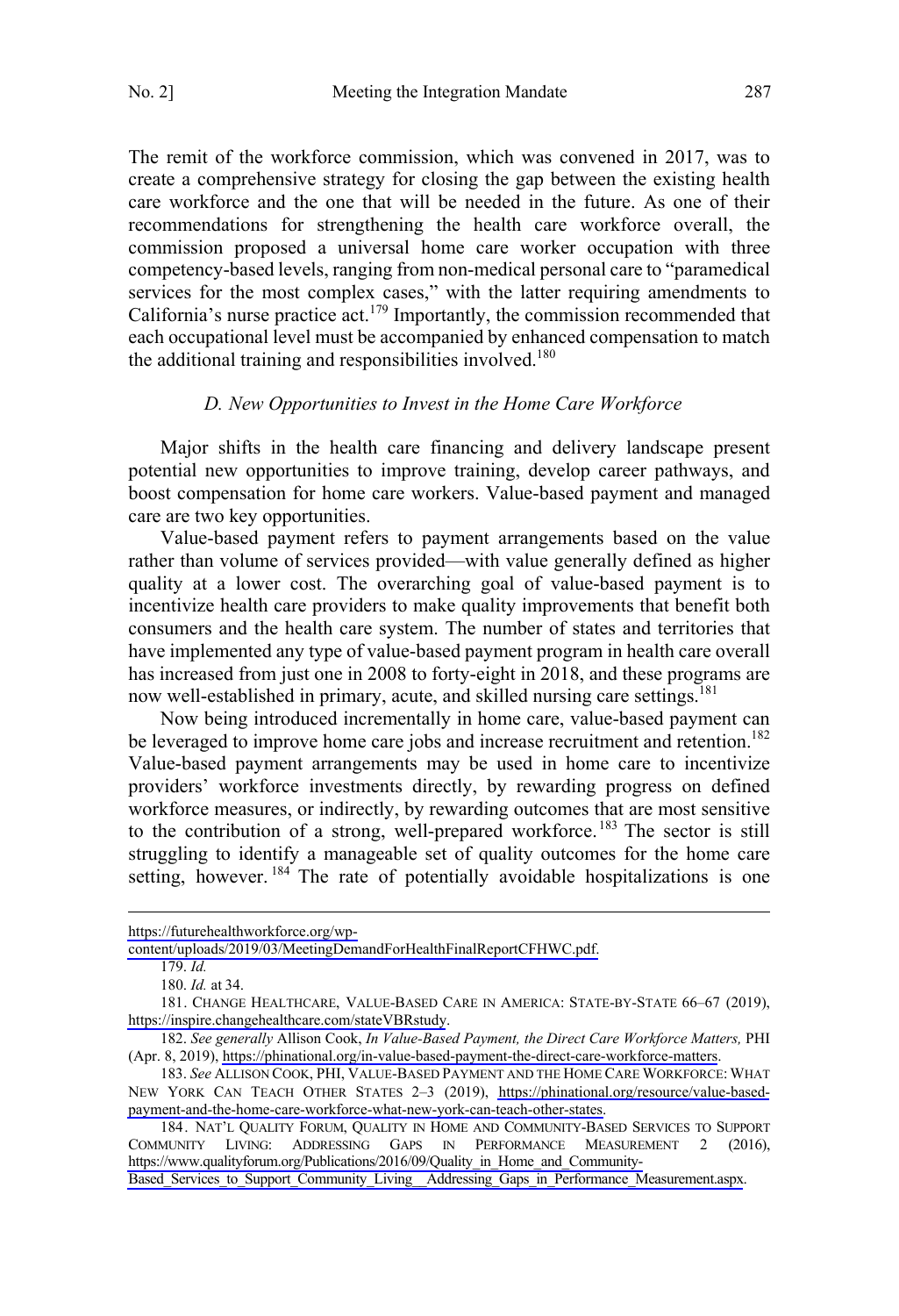possible measure, serving as a good indicator of health care utilization and cost, but outcomes such as independence and community engagement may be equally important for consumers—and most directly influenced by home care workers.<sup>185</sup> Another factor limiting the potential impact of value-based payment on workforce development goals is the timing of payments.<sup>186</sup> If payments are disbursed as rewards rather than upfront investments, home care agencies will struggle—given the low margins afforded by Medicaid reimbursement rates—to invest in workforce-related strategies, such as better training or advanced roles, for achieving value-based payment goals.<sup>187</sup>

The second notable trend in the health care landscape is the shift to managed long-term care. In traditional fee-for-service arrangements, providers are reimbursed for each service they deliver.<sup>188</sup> By contrast, in managed care, Medicaid (or another payer) pays a set per-member/per-month capitated payment to a managed care organization to serve a particular group of consumers.<sup>189</sup> As of 2017, twenty-four states were operating Medicaid managed long-term services and supports (MLTSS) programs, up from sixteen states in 2012 and just eight states in 2004.190

Since capitated payments are tied to the individual rather than a particular care setting, the managed care model can potentially align with rebalancing efforts and help fulfill *Olmstead—*as long as states build relevant incentives and expectations into their managed care contracts. For example, states can require managed care plans to provide evidence of their efforts to identify individuals at risk of institutional admission and to transition institutionalized individuals back to the community<sup>191</sup>—and can also build explicit workforce expectations into their contracts. Arizona's managed LTSS plans, for example, are contractually required to collect direct care workforce data, to use those data to develop workforce development plans, and to coordinate with providers to implement workforce interventions.<sup>192</sup> Pennsylvania's new managed care system, as another example, requires managed care plans to promote direct care workforce innovations, including in terms of training, career advancement, and participation in care

189. *Id.*

 <sup>185.</sup> COOK, *supra* note 183, at 6.

<sup>186.</sup> *Id.* at 5.

<sup>187.</sup> *See id.*

MACPAC, *Medicaid 101: Provider Payment and Delivery Systems*, 188.

<https://www.macpac.gov/medicaid-101/provider-payment-and-delivery-systems>(last visited Feb. 23, 2020).

Elizabeth Lewis et al., *The Growth of Managed Long-Term Services and Supports Programs:*  190. *2017 Update*, TRUVEN HEALTH ANALYTICS 3, 7 (2018),

<http://www.advancingstates.org/sites/nasuad/files/mltssp-inventory-update-2017.pdf>.

<sup>191.</sup> ARI NE'EMAN, UNIV. OF CAL. S. F. CMTY LIVING POL'Y CTR., MANAGED LONG-TERM SERVICES AND SUPPORTS: CONTRACT PROVISIONS RELATED TO TRANSITION AND DIVERSION FROM INSTITUTIONAL PLACEMENT 2–5 (2019), [https://clpc.ucsf.edu/publications/managed-long-term-services-](https://clpc.ucsf.edu/publications/managed-long-term-services-and-supports-contract-provisions-related-transition-and)

[and-supports-contract-provisions-related-transition-and](https://clpc.ucsf.edu/publications/managed-long-term-services-and-supports-contract-provisions-related-transition-and). 192. ARIZ. HEALTH CARE COST CONTAINMENT SYS., AHCCCS CONTRACTOR OPERATIONS MANUAL: 407 WORKFORCE DEVELOPMENT 3 (2018),

[https://www.azahcccs.gov/shared/Downloads/ACOM/PolicyFiles/400/407\\_Workforce\\_Development.pdf.](https://www.azahcccs.gov/shared/Downloads/ACOM/PolicyFiles/400/407_Workforce_Development.pdf)